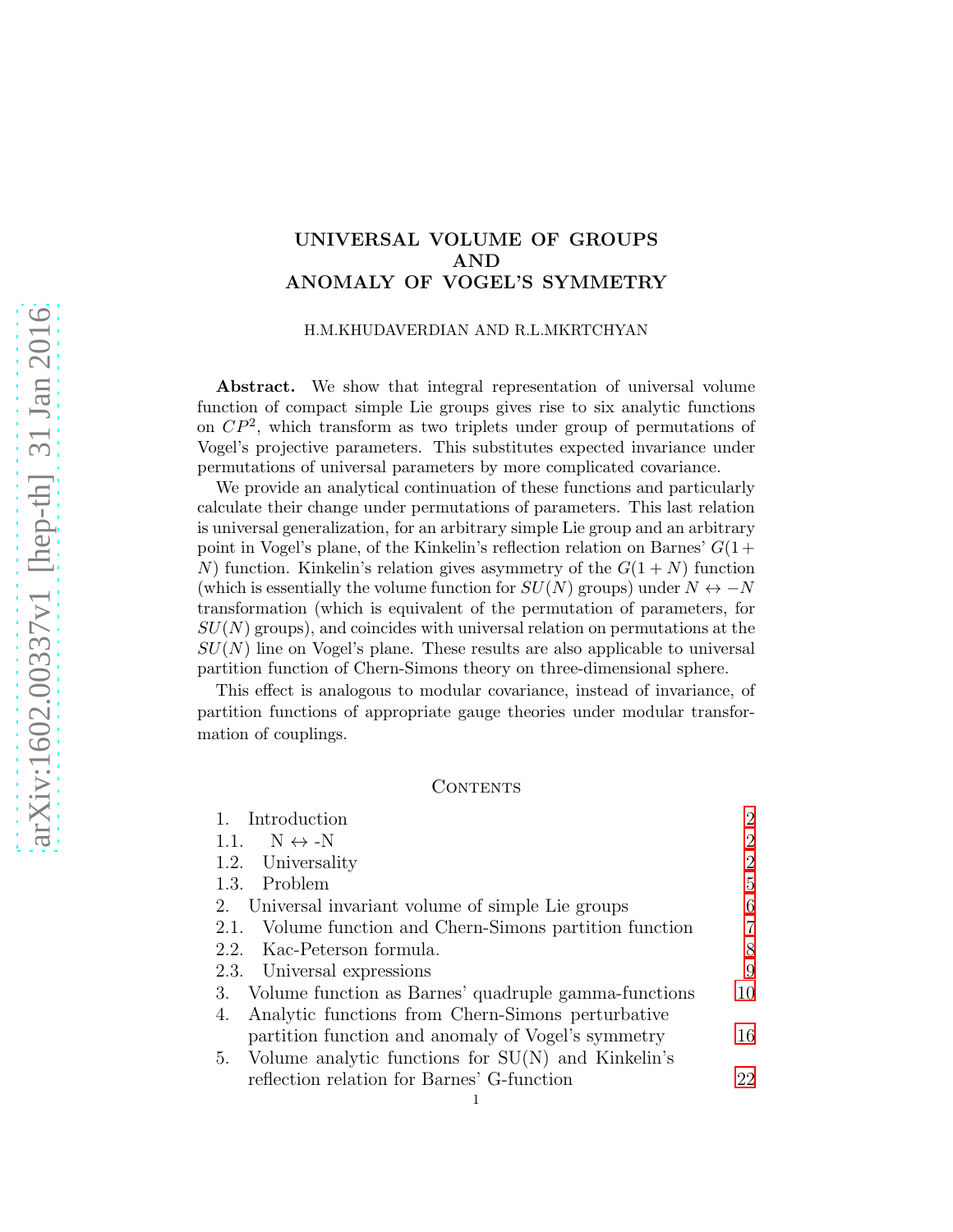2 H.M.KHUDAVERDIAN AND R.L.MKRTCHYAN

| 6. Conclusion       | 25 |
|---------------------|----|
| 7. Acknowledgments. | 26 |
| References          | 26 |

#### 1. INTRODUCTION

<span id="page-1-1"></span><span id="page-1-0"></span>1.1. N  $\leftrightarrow$  -N. N  $\leftrightarrow$  -N transformation is the symmetry of simple Lie algebras and gauge theories. E.g. dimensions of irreps of  $SU(N)$ groups for a given Young diagram Y can be represented as a rational functions of  $N$  and in this form it can be uniquely continued to an arbitrary  $N$ . After change of the sign of  $N$  they are equal to dimensions of irreps with transposed Young diagram, up to the sign  $(-1)^{Area(Y)}$ . Similarly dimensions of  $SO(N)$  transforms into those of  $Sp(N)$ , again with sign change and transposition of Young diagram [\[11\]](#page-25-2). Eigenvalues of appropriate Casimir operators, analytically continued in a similar way, have the same behavior [\[4,](#page-25-3) [22\]](#page-26-0).

Parizi and Sourlas  $[25]$  noticed that space with N odd grassmanian coordinates can be considered in some respects as a space with negative number  $(-N)$  of usual even coordinates. This is in agreement of abovementioned symmetry w.r.t. the change of the sign of the  $N$ , since transposition of Young diagram interchange symmetrization and antisymmetrization. All this became a part of the theory of superalgebras and particularly is formulated as an isomorphism of superalgebras  $SU(n|m) \cong SU(m|n), OSp(n|m) \cong OSp(m|n)$ . E.g., taking into account that many invariants in superalgebras depend on  $n - m$ , from  $SU(n|m) \cong SU(m|n)$  we obtain  $SU(n) \cong SU(-n)$ . These dualities appear to be relevant in applications:  $SU(N)$  gauge theory since first work of 't Hooft [\[9\]](#page-25-4) is well-known to have  $1/N$  expansion over even powers of  $1/N$ ,  $SO(N)$  gauge theories are dual to  $Sp(N)$  theories [\[18\]](#page-26-2), with the same correspondence in representations of matter multiplets, and similarly in many other applications.

<span id="page-1-2"></span>1.2. Universality. In a more recent time, after work of Vogel [\[29\]](#page-26-3),  $N \leftrightarrow -N$  dualities became a part of invariance of theories under permutation of Vogel's parameters  $\alpha, \beta, \gamma$ , in the range of applicability of both notions. Note that ranges of applicability of universality and  $N \leftrightarrow -N$  duality overlap, but neither is included in other one. E.g. universality, as of now, is dealing with adjoint and its descendant representations, while  $N \leftrightarrow -N$ , as described above, deals practically with all representations, but of classical groups, only.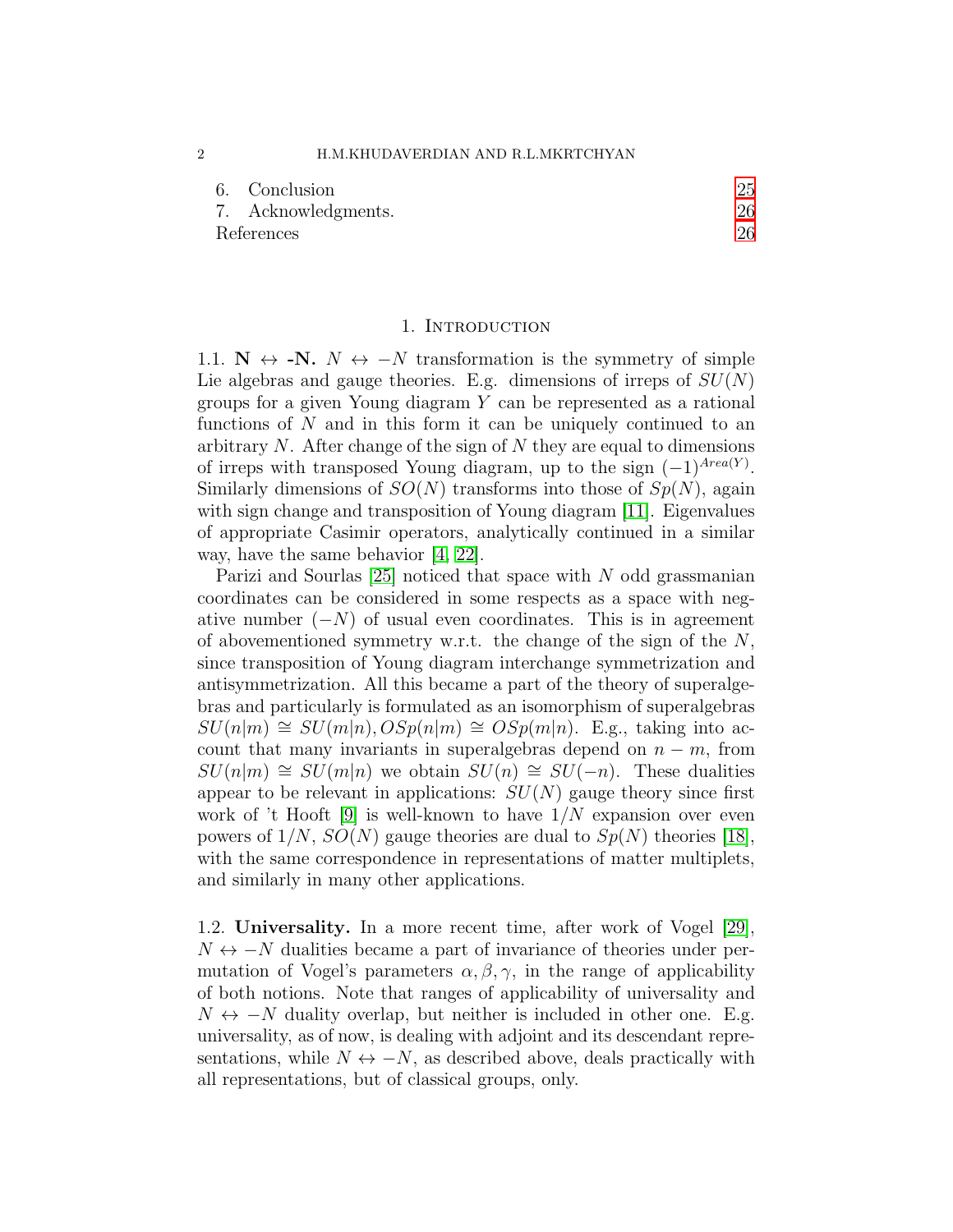#### UNIVERSAL VOLUME 3

Vogel, motivated by knot theory, studied what can be called group weights of vacuum Feynman diagrams of gauge theories, but without any initially assigned Lie group. The problem he addressed was finally aimed to classify so called finite Vassiliev's invariants of knots, but during research he introduced very convenient parametrization of simple Lie algebras. These are so called universal, Vogel's, projective (i.e. relevant up to an arbitrary rescaling) parameters  $\alpha, \beta, \gamma$  (see for details [\[29\]](#page-26-3)). They can be defined as follows.

Let  $\mathfrak g$  be an arbitrary simple Lie algebra. Consider symmetric square of its adjoint representation. It can be canonically decomposed [\[29\]](#page-26-3) into three irreducible representations:

<span id="page-2-1"></span>
$$
S^{2}ad = \mathbf{1} + Y_{2}(\alpha) + Y_{2}(\beta) + Y_{2}(\gamma).
$$

Take a second Casimir operator  $C_2$ , which is uniquely defined up to a scalar multiplier. Denote by 2t eigenvalue of  $C_2$  on the adjoint representation:  $C_2(ad) = 2t$ . Then the parameters  $\alpha, \beta, \gamma$  are defined through values of the Casimir  $C_2$  on these irredicble representations in the following way:

(1) 
$$
C_2(Y_2(\alpha)) = 4t - 2\alpha,
$$

$$
C_2(Y_2(\beta)) = 4t - 2\beta,
$$

$$
C_2(Y_2(\gamma)) = 4t - 2\gamma.
$$

One can show that

<span id="page-2-2"></span>
$$
\alpha + \beta + \gamma = t.
$$

We see that these parameters are defined up to a rescaling. Permutation symmetry between them follows since there is no special order in these representations.

<span id="page-2-0"></span>**Definition 1.** Parameters  $(\alpha, \beta, \gamma)$  are called *Vogel's parameters*. They can be considered as homogeneous coordinates on projective plane  $\mathbb{C}P^2$ . Plane  $\mathbb{C}P^2$  factorised under the action of group  $S_3$  of permutation of homogeneous coordinates  $\alpha$ ,  $\beta$ ,  $\gamma$  is called *Vogel plane*.

The values of Vogel parameters for all simple Lie algebras are given in table [1.2,](#page-2-0) where for exceptional line  $Exc(n), n = -2/3, 0, 1, 2, 4, 8$  for  $G_2, D_4, F_4, E_6, E_7, E_8$  respectively. (See [\[5,](#page-25-5) [6\]](#page-25-6) for study of universality on exceptional line.) Parameter  $\alpha$  is chosen to be equal to  $-2$ . This always can be done due to the scaling invariance. This choice ("minimal normalization") is distinguished by the fact that  $t$  becomes an integer, the dual Coxeter number of corresponding algebra. The square of long roots in this normalization is equal to 2.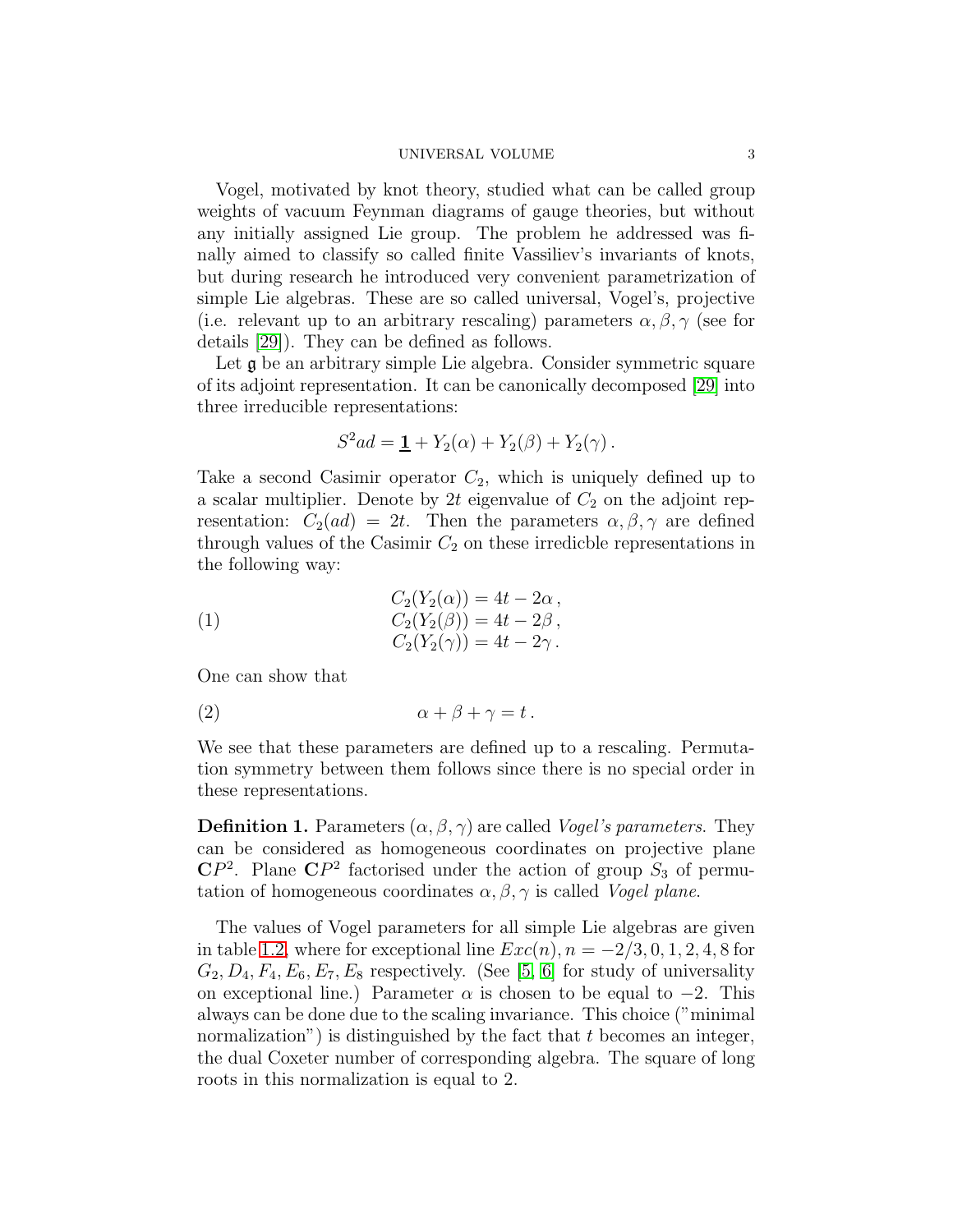| Algebra/Parameters | $\alpha$ |        |       |        |
|--------------------|----------|--------|-------|--------|
|                    |          |        |       |        |
| SO(N               |          |        |       | N-2    |
| sp(1)              |          |        |       |        |
| Exc(n)             | -2       | $2n+4$ | $n+4$ | $3n+6$ |

Table 1. Vogel's parameters for simple Lie algebras

**Example 1.1.** Duality  $N \leftrightarrow -N$  is implicitly present in table [1.2](#page-2-0) since Vogel's parameters are defined up to rescaling and permutation.

Indeed, we see from the table that transformation  $N \leftrightarrow -N$  for  $sl(N)$  is reduced to the switching of parameters  $\alpha$  and  $\beta$  and multiplication on  $(-1)$ :  $(-2, 2, -N) = (-1) \cdot (2, -2, N)$ . In the same way under changing of sign of N  $so(N)$  transforms into  $sp(N)$  since  $(-2, 4, -N-4) = (-2) \cdot (1, -2, N/2 + 2).$ 

Consider some quantity for simple Lie algebras, for example dimension of algebra, dimensions of representations  $Y_2(.)$ , eigenvalues of Casimir operators on irreducible representations, etc. The "reasonable" function on Vogel plane, which for points corresponding to simple Lie algebras (see table [\(1.2\)](#page-2-0)) takes the values of that quantity on that Lie algebra, will be called universal function corresponding to this quantity. For example, dimensions of simple Lie algebras are given by the following universal dimension function

<span id="page-3-0"></span>(3) 
$$
dim = \frac{(\alpha - 2t)(\beta - 2t)(\gamma - 2t)}{\alpha \beta \gamma}, \quad (t = \alpha + \beta + \gamma).
$$

Examples of universal functions include dimensions of some series of representations in powers of adjoint representation[\[14\]](#page-25-7), eigenvalues of higher Casimir operators [\[23\]](#page-26-4), characters of some representations on Weyl line and particularly such character for adjoint representation  $[24, 31]$  $[24, 31]$ :

<span id="page-3-1"></span>
$$
f(x) = \chi_{ad}(x\rho) = r + \sum_{\mu} e^{x(\mu,\rho)} =
$$
  
(4) 
$$
= \frac{\sinh(x \frac{\alpha - 2t}{4})}{\sinh(x \frac{\alpha}{4})} \frac{\sinh(x \frac{\beta - 2t}{4})}{\sinh(x \frac{\beta}{4})} \frac{\sinh(x \frac{\gamma - 2t}{4})}{\sinh(x \frac{\gamma}{4})}, \quad (t = \alpha + \beta + \gamma),
$$

where r is the rank of simple Lie algebra,  $\mu$  runs over the set of all roots of this algebra, and  $\rho$  is the Weyl vector, which is equal to the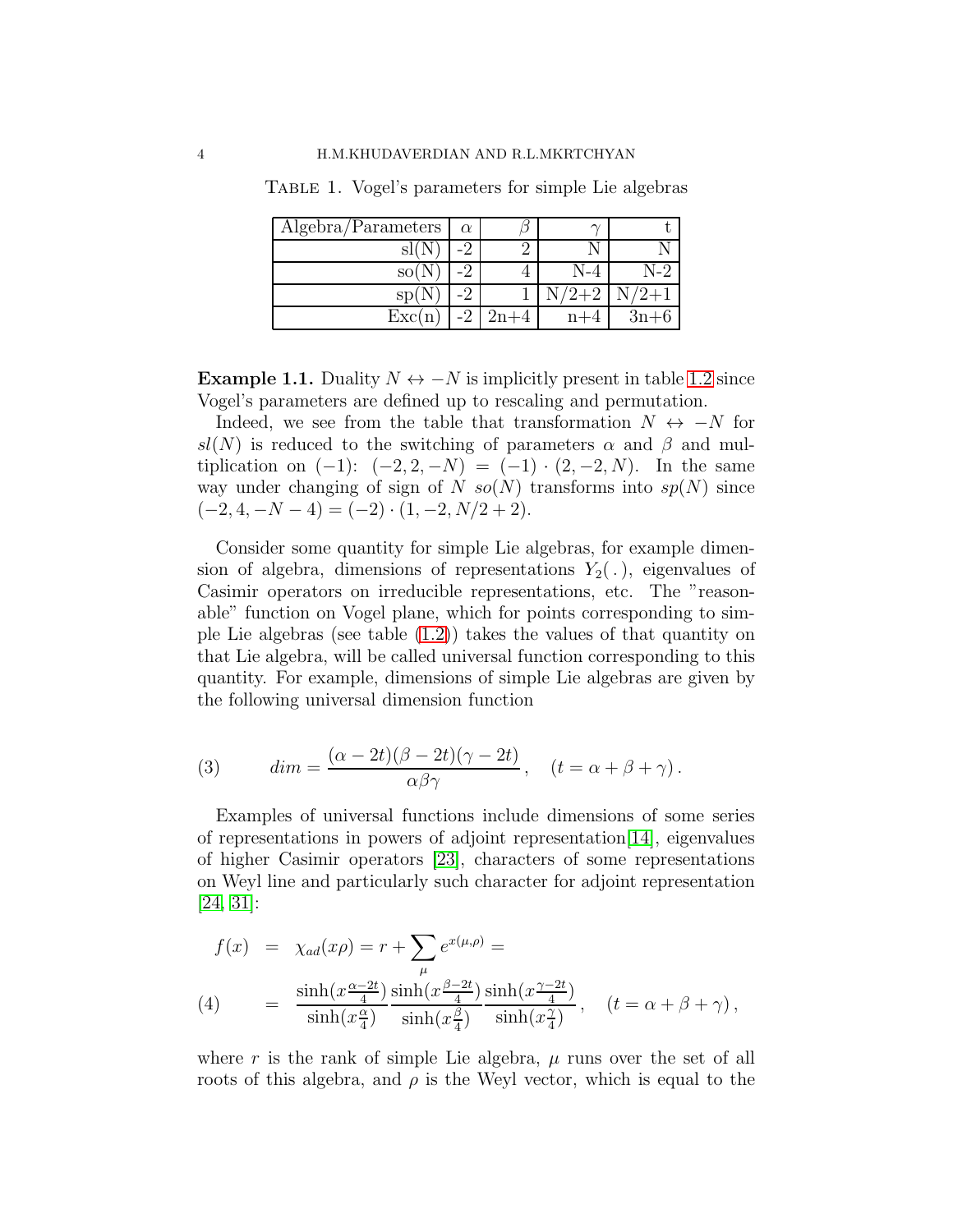half of the sum of all positive roots:

<span id="page-4-1"></span>(5) 
$$
\rho = \frac{1}{2} \sum_{\mu > 0} \mu.
$$

One can expect an existence of universal expression for quantities, related with adjoint representation, as those mentioned above. On the other hand, there is no known universal expression for e.g vectorial representations of classical groups.

We shall not discuss here the problem of what kind of analytic continuation on entire Vogel's plane in universal formulae is implied, since in this paper we actually deal with few explicitly defined analytic functions.

<span id="page-4-0"></span>1.3. **Problem.** The aim of the present paper is to study the  $N \leftrightarrow -N$ duality and Vogel's permutation symmetry of parameters in more complicated cases than the case when unversal function is just a rational function of Vogel's parameters. The main objects will be the universal function of group's volume and universal partition functions of Chern-Simons theory on three dimensional sphere. Invariant volume of compact version of simple Lie group can be considered as partition function of corresponding matrix model [\[16\]](#page-26-7). Partition function of Chern-Simons theory on three-dimensional sphere is calculated in terms of gauge group objects in [\[32\]](#page-26-8). Volume function also is the part of full Chern-Simons partition function. Both are represented in the universal form in [\[19\]](#page-26-9). We shall see that corresponding analytic functions are not invariant w.r.t. the  $N \leftrightarrow -N$  duality and permutations of Vogel's parameters (as naively expected), but instead transform according to some non-trivial representations of these permutations' groups.

For example, partition function of  $SU(N)$  matrix model is essentially Barnes' G-function  $G(1+N)$ . At large N its asymptotic expansion indeed is a series over  $1/N^2$  (see e.g. [\[1\]](#page-25-8)), in agreement with 't Hooft perturbation theory observations [\[9\]](#page-25-4) :

$$
\left(\frac{1}{2}N^2 - \frac{1}{12}\right)\log(N) + \frac{1}{2}N\log(2\pi) - \frac{3}{4}N^2 + \frac{1}{12} - \log A + \sum_{g=2}^{\infty} \frac{B_{2g}}{2g(2g-2)}N^{2-2g}.
$$

where  $B_{2q}$  are Bernoulli numbers.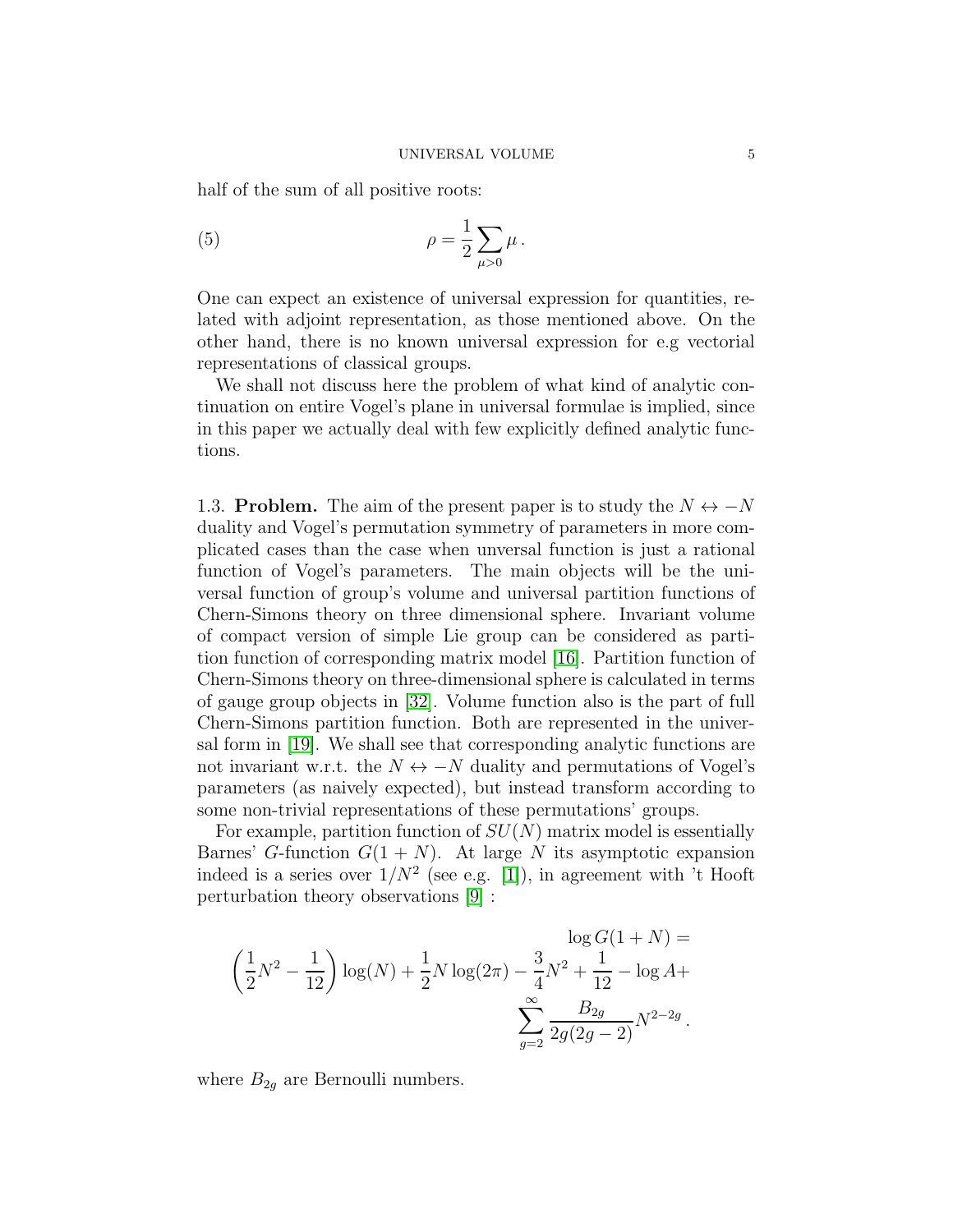<span id="page-5-2"></span>However, small N expansion includes both even and odd powers  $[1]$ :

(6) 
$$
2 \log G(1+N) = N \log(2\pi) - \gamma N^2 - N(N+1) + 2 \sum_{k=2}^{\infty} (-1)^k \zeta(k) \frac{N^{k+1}}{k+1}.
$$

<span id="page-5-1"></span>The  $N \leftrightarrow -N$  asymmetry is given by Kinkelin's relation [\[12\]](#page-25-9):

(7) 
$$
\log \frac{G(1+N)}{G(1-N)} = N \log(2\pi) - \int_0^N dx \,\pi x \, \cot(\pi x).
$$

So, the volume of  $SU(N)$  is an analytical function  $G(1+N)$ , which is not invariant w.r.t. the  $N \leftrightarrow -N$  duality. Functions  $G(1+N)$  and  $G(1-N)$  combine into doublet under duality transformation.

We are going to generalize these observations. We will present the universal formula for group's volume (and for Chern-Simons theory), will show that this universal formula defines few analytic functions, and will calculate transformation of these functions under permutations of Vogel's parameters.

In more details: we will define this universal volume function by integral representation, which turns out to be piecewise-analytical function of Vogel's parameters  $\alpha, \beta, \gamma$ . Next we will show that this integral representation gives rise to six analytical functions on  $\mathbb{CP}^2$ , constituting two triplet representations of group of permutations of Vogel's parameters. To study the behavior of these functions under permutation of arguments one has to analytically continue them to the range of parameters larger than initially defined by integral representation. In this way we first calculate difference between functions from different triplets and then we calculate the difference between initial function and that with parameters permuted.

As a check of this approach we specialize these results for the  $SU(N)$ line on Vogel's plane. As mentioned above, in that case volume function is essentially Barnes' G-function, permutation of arguments is equivalent to changing of the sign of  $N$ , and relation between functions with permuted arguments leads to relation between  $G(1 \pm N)$ , which will exactly coincide with Kinkelin's reflection relation [\(7\)](#page-5-1).

### <span id="page-5-0"></span>2. Universal invariant volume of simple Lie groups

Various formulae for volume of compact simple Lie groups are given by Macdonald [\[15\]](#page-26-10) (see also [\[8\]](#page-25-10)), Marinov [\[17\]](#page-26-11), Kac and Peterson [\[10\]](#page-25-11), and Fegan [\[7\]](#page-25-12). For few series of (super)groups volume formulae are given by Voronov [\[30\]](#page-26-12). In this section we derive the universal expression for volume of compact Lie groups, which generalizes these formulae for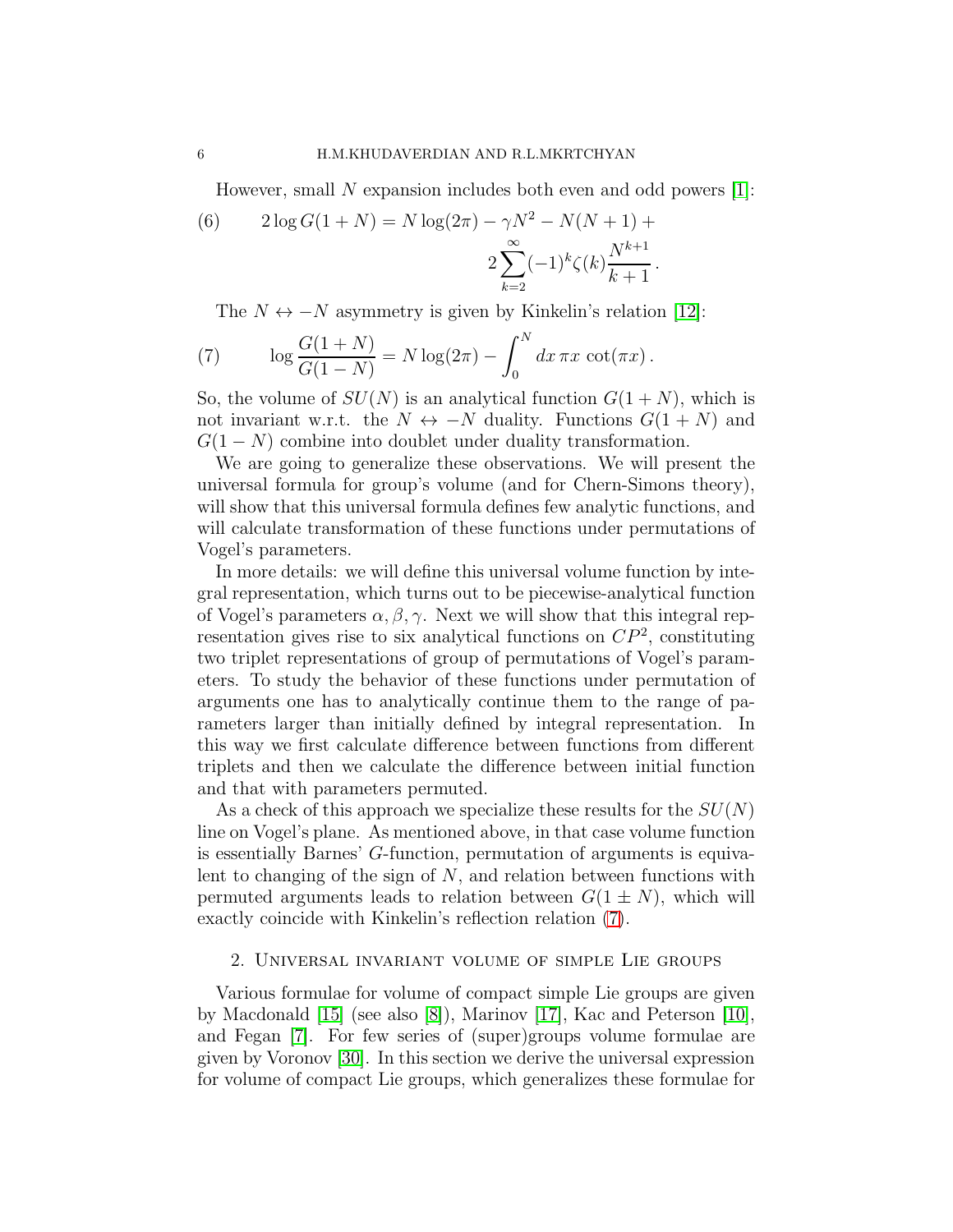#### UNIVERSAL VOLUME 7

an arbitrary points on Vogel's plane, and which presents them in a uniform way.

This universal formula was obtained in [\[19\]](#page-26-9) from the more general universal expression for perturbative part of Chern-Simons partition function. Universal volume formula is defined by a function which coincides, at points from Vogel's table, with volume of corresponding groups:

<span id="page-6-1"></span>(8) 
$$
Vol(\alpha, \beta, \gamma) = Vol \left( G \left( \mathfrak{g}_{[\alpha, \beta, \gamma]} \right) \right),
$$

where  $\mathfrak{g} = \mathfrak{g}_{(\alpha,\beta,g)}$  is simple Lie algebra g with coordinates  $(\alpha,\beta,\gamma)$  on Vogel plane (see table [\(1.2\)](#page-2-0));  $G = G(\mathfrak{g})$  is connected, simply connected compact Lie group corresponding to Lie algebra  $\mathfrak{g}$ , and  $Vol(G)$  is a volume of group's manifold with invariant metric. An invariant metric on group is induced by certain invariant scalar product (, ) on the Lie algebra. On the simple Lie algebra an invariant scalar product is proportional to Cartan-Killing form. On the other hand this scalar product defines canonically second Casimir  $C_2$ , which in its turn defines Vogel's parameters  $\alpha, \beta, \gamma$  by equations [\(1\)](#page-2-1), [\(2\)](#page-2-2). If  $(\mathbf{x}, \mathbf{y}) = \lambda \phi(\mathbf{x}, \mathbf{y}),$ where  $\phi(.)$  is Cartan-Killing form, then  $C_2$  has eigenvalue  $\frac{1}{\lambda} = 2t$  on the Lie algebra. Thus Vogel's parameters  $\alpha, \beta, \gamma$  of Lie algebra define invariant scalar product by equation

(9) 
$$
(\mathbf{x}, \mathbf{y}) = \frac{1}{2t} \phi(\mathbf{x}, \mathbf{y}), \quad (t = \alpha + \beta + \gamma).
$$

This is a scalar product which defines a metric of the group  $G =$  $G\left(\mathfrak{g}_{(\alpha,\beta,\gamma)}\right)$  and its volume in equation[\(8\)](#page-6-1). Under rescaling of Vogel's parameters volume changes in the following way:

<span id="page-6-2"></span>
$$
V(\lambda \alpha, \lambda \beta, \lambda \gamma) = \lambda^{\frac{-\dim}{2}} V(\alpha, \beta, \gamma).
$$

<span id="page-6-0"></span>2.1. Volume function and Chern-Simons partition function. Recall briefly construction of [\[19\]](#page-26-9), obtained by considerations of partition function of Chern-Simons theory.

Let  $G$  be the compact Lie group. In [\[24\]](#page-26-5) it was considered partition function  $Z = Z^{(G)}(\kappa)$  for Chern-Simons theory corresponding to group G on 3-dimensional sphere with coupling constant  $\kappa$ . The partition function  $Z^{(G)}(k)$  can be represented as a product of perturbative and not-perturbative parts  $Z^{(G)}(\kappa) = Z_1^{(G)} Z_2^{(G)}$  $2^{(G)}$ , where non-perturbative part  $Z_1^{(G)}$  $i_{1}^{(G)}$  is shown to be equal, on the basis of Macdonald formula [\[15\]](#page-26-10), to

(10) 
$$
Z_1^{(G)} = \frac{(2\pi\delta^{-1/2})^{dim}}{Vol(G)}, \quad \delta = \kappa + t = \kappa + \alpha + \beta + \gamma,
$$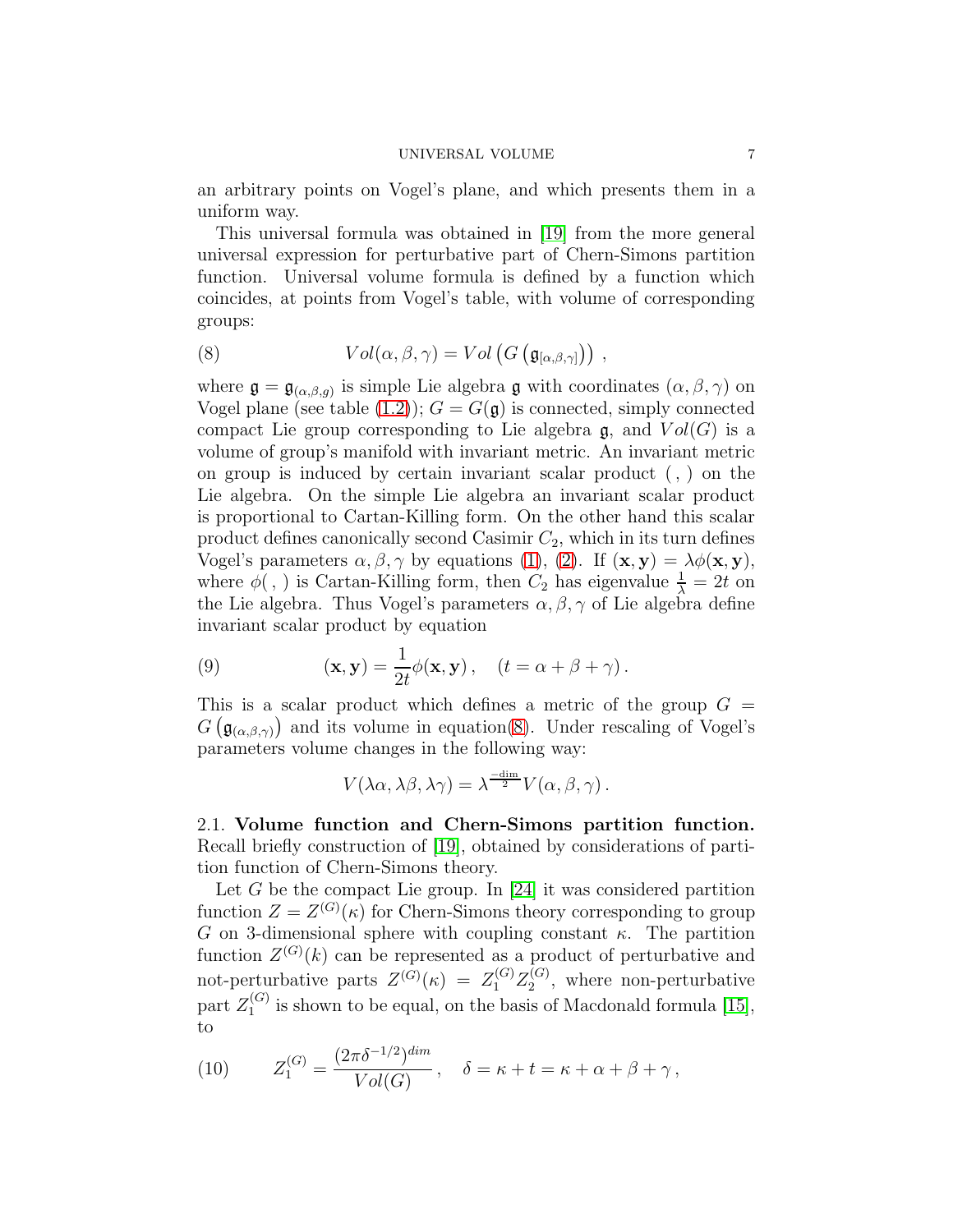and perturbative part  $Z_2^{(G)}$  $2^{(G)}$  is equal to

<span id="page-7-4"></span>(11) 
$$
Z_2 = \prod_{\mu>0} \frac{\sin \frac{\pi(\mu,\rho)}{\delta}}{\frac{\pi(\mu,\rho)}{\delta}},
$$

Here  $\alpha, \beta, \gamma$  are Vogel's parameters of simple Lie algebra which corresponds to group G.

 $Vol(G)$  is the volume [\(8\)](#page-6-1) of the corresponding compact group G, product  $\prod_{\mu>0}$  is performed over all positive roots  $\mu$  of Lie algebra  $\mathfrak{g}, \rho$ is the Weyl vector  $(5)$ . and  $($ ,  $)$  is invariant scalar product $(9)$ .

Note that now scaling transformation of Vogel's parameters is extended to  $\kappa: (\alpha, \beta, \gamma, \kappa) \to (\lambda \alpha, \lambda \beta, \lambda \gamma, \lambda \kappa)$ , and Chern-Simons theory is invariant with respect to exactly this transformation.

An important observation is that partition function  $Z(k)$  obeys the condition

<span id="page-7-1"></span>(12) 
$$
Z(\kappa) = 1 \text{ if } \kappa = 0.
$$

This immediately implies the volume formula (taking into account that  $Vol(G)$  doesn't depend on  $\kappa$ ):

$$
(13)
$$

<span id="page-7-2"></span>
$$
Vol(G) = \frac{(2\pi t^{-1/2})^{dim}}{Z_2^{(G)}} = (2\pi t^{-1/2})^{dim} \prod_{\mu>0} \left( \sin \frac{\pi(\mu, \rho)}{t} / \frac{\pi(\mu, \rho)}{t} \right).
$$

Remark 1. *Chern-Simons partition function.*

Partition function  $Z(\kappa)$  is equal to  $S_{00}$ , where  $S_{00}$  is the  $(0,0)$  element of the matrix S of modular transformations of characters of corresponding affine Kac-Moody algebra. Here  $\kappa$  is coupling constant in front of the Chern-Simons action, which is rescaled simultaneously with Vogel's parameters and becomes integer (the level of representation) just in normalization of table [1.2.](#page-2-0) Since there is no non-trivial representations at level zero the S matrix becomes unit in that case. This implies condition [\(12\)](#page-7-1).

<span id="page-7-0"></span>2.2. Kac-Peterson formula. Kac and Peterson in 1984 derived an expression for the volume of compact (connected, simply connected) simple Lie group defined with Cartan-Killing metric [\[10\]](#page-25-11) (see also [\[7\]](#page-25-12)):

<span id="page-7-3"></span>(14) 
$$
Vol(G) = (2\sqrt{2}\pi)^{dim} \prod_{\mu>0} \frac{\sin 2\pi \phi(\rho,\mu)}{2\pi \phi(\rho,\mu)},
$$

where product is over positive roots of Lie algebra, and  $\phi(\, ,\,)$  is Cartan-Killing form.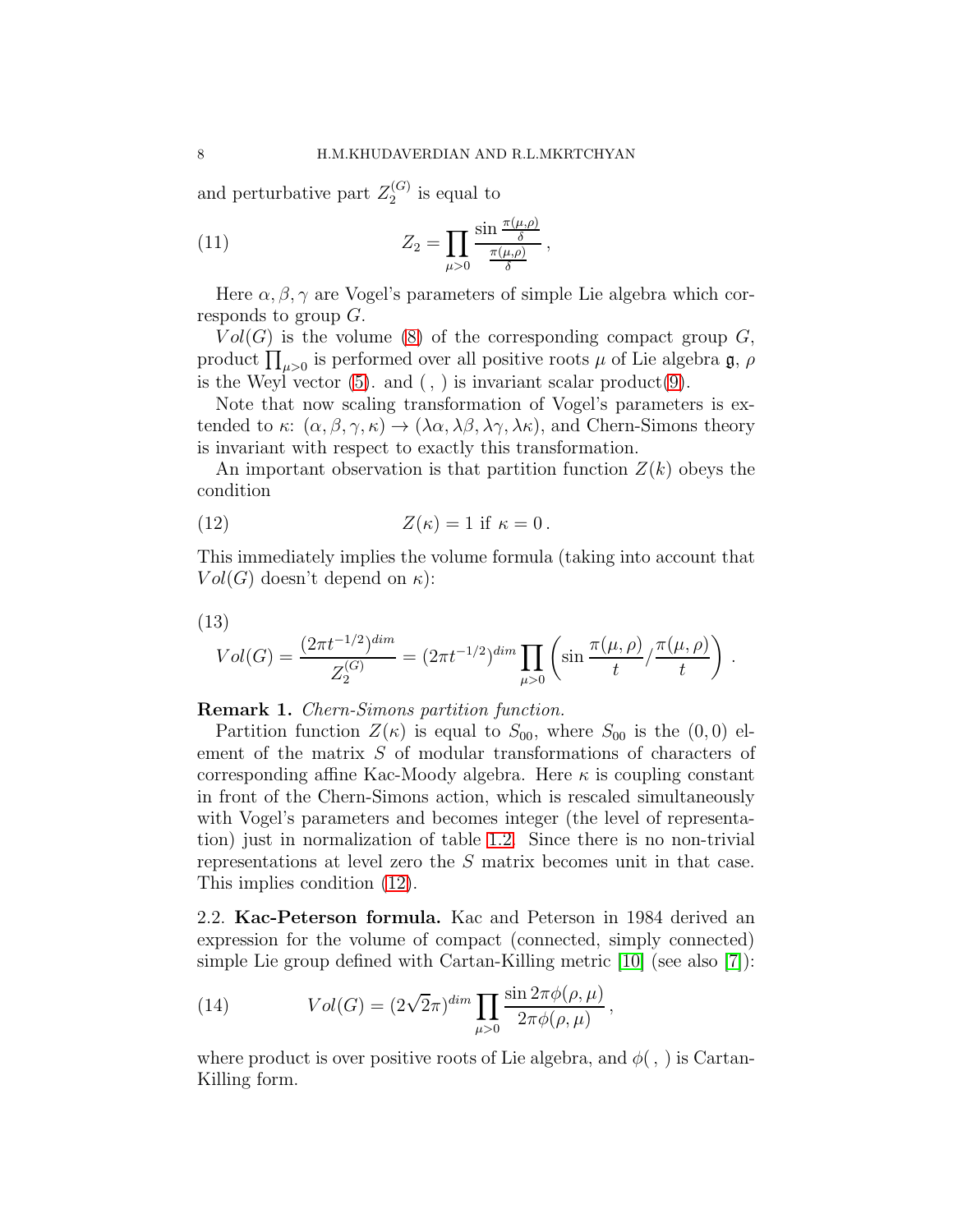<span id="page-8-1"></span>Remark 2. Kac-Peterson formula can be immediately deduced from our formula [\(13\)](#page-7-2) for volume. Indeed according to [\(9\)](#page-6-2) scalar product defining metric of the group coincides with Cartan-Killing form if  $t =$ 1  $\frac{1}{2}$ . If this condition is obeyed then r.h.s. of equations [\(13\)](#page-7-2) and [\(14\)](#page-7-3) coincide. So, if one wishes, it is possible to completely discard Chern-Simons approach and start from equation [\(14\)](#page-7-3), since equation [\(13\)](#page-7-2) is obviously equivalent to equation [\(14\)](#page-7-3).

<span id="page-8-0"></span>2.3. Universal expressions. Now we rewrite the expressions for volume function and partition function in universal form, following [\[19\]](#page-26-9).

It suffices to rewrite universal expressions for [\(11\)](#page-7-4), since the universal formula for volume form [\(13\)](#page-7-2) can be expressed via this function due to equation [\(3\)](#page-3-0).

We have

$$
\log Z_2^{(G)} = \sum_{\mu>0} \log \left( \frac{\sin(\pi(\rho, \mu)/\delta)}{\pi(\rho, \mu)/\delta} \right).
$$
  
(15) 
$$
= \sum_{\mu>0} \left( \log \left( \Gamma(1 - (\rho, \mu)/\delta) \right) \right) + \log(\Gamma(1 + (\rho, \mu)/\delta)) \right),
$$

where we use well-known representation

$$
\frac{\sin(\pi x)}{\pi x} = \frac{1}{\Gamma(1-x)\Gamma(1+x)}.
$$

Next using the following integral representation of gamma-function:

$$
\log \Gamma(1+z) = \int_0^\infty \frac{e^{-zx} + z(1 - e^{-x}) - 1}{x(1 - e^{-x})} dx,
$$

we come to the integral expression for perturbative partition function:

(16) 
$$
\log Z_2^{(G)} = -\int_0^\infty \frac{\sum_{\mu>0} \left( e^{x \frac{(\rho,\mu)}{\delta}} + e^{-x \frac{(\rho,\mu)}{\delta}} - 2 \cdot \right)}{e^x - 1} dx
$$

It follows from equations [\(3\)](#page-3-0) and [\(4\)](#page-3-1) that:

<span id="page-8-3"></span>
$$
\sum_{\mu>0} \left( e^{x \frac{(\rho,\mu)}{\delta}} + e^{-x \frac{(\rho,\mu)}{\delta}} - 2 \right) = f(x/\delta | \alpha, \beta, \gamma) - \dim(\alpha, \beta, \gamma).
$$

where we stress dependence of  $f(x)$  and  $dim$  from universal parameters. We use special notation [\[24\]](#page-26-5) for universal function in r.h.s.:

<span id="page-8-2"></span>
$$
F(x) = F(x|\alpha, \beta, \gamma) = f(x|\alpha, \beta, \gamma) - dim(\alpha, \beta, \gamma),
$$

and arrive at universal formula

(17) 
$$
\log Z_2(\alpha, \beta, \gamma) = -\int_0^\infty \frac{F(x/\delta)}{x(e^x - 1)} dx.
$$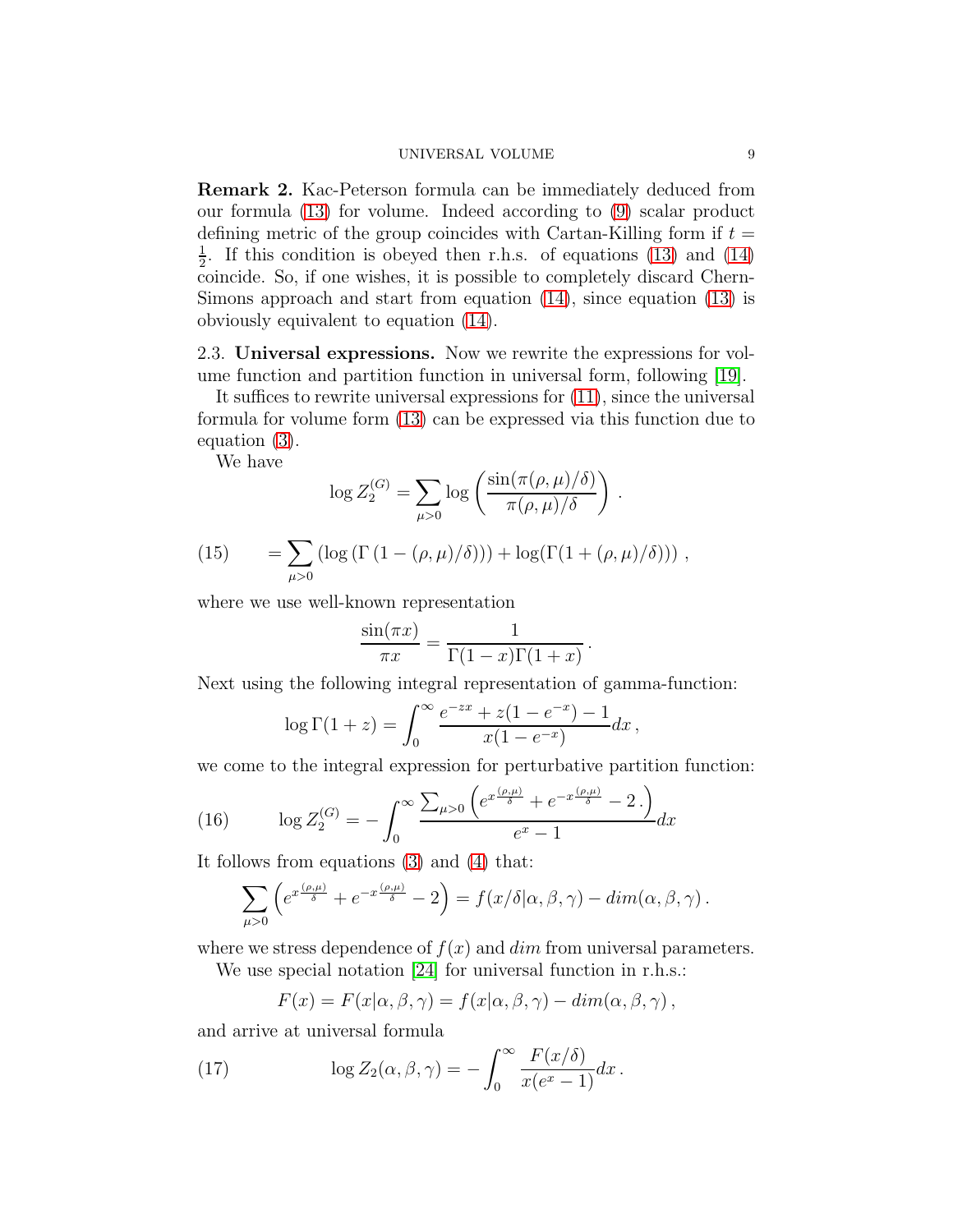In the same way as in equation [\(8\)](#page-6-1) we denote by  $Z_2(\alpha, \beta, \gamma)$  a function on Vogel parameters  $(\alpha, \beta, \gamma)$  such that it coincides with the function  $Z_2^{(G)}$  $i_{2}^{(G)}$  if  $(\alpha, \beta, \gamma)$  are Vogel's parameters of Lie algebra  $\mathfrak g$  corresponding to Lie group  $G$ .

Now using equation [\(13\)](#page-7-2) for volume function we come to final universal expression for volume function  $Vol(\alpha, \beta, \gamma)$ :

<span id="page-9-1"></span>(18) 
$$
Vol(\alpha, \beta, \gamma) = (2\pi t^{-1/2})^{dim} \exp\left(-\int_0^\infty \frac{F(x/t)}{(e^x - 1)} \frac{dx}{x}\right),
$$

and to universal expression for Chern-Simons partition function on  $S<sup>3</sup>$ :

(19) 
$$
\log Z = \int_0^\infty \frac{F(x/t) - F(x/\delta)}{(e^x - 1)} \frac{dx}{x} = \int_0^\infty \frac{f(x/t) - f(x/\delta)}{(e^x - 1)} \frac{dx}{x}.
$$

We would like to emphasize again that universal volume formula[\(18\)](#page-9-1) can be deduced straightforwardly from Kac-Peterson formula [\(14\)](#page-7-3) disregarding all considerations related with Chern-Symon partition function (see remark [2\)](#page-8-1).

# 3. Volume function as Barnes' quadruple gamma-functions

<span id="page-9-0"></span>Our main aim is to study properties of analytical volume functions. It seems reasonable to establish connection of these functions with known functions such as Barnes' multiple gamma functions. In this section we will express volume function through Barnes' multiple gamma functions, following [\[20\]](#page-26-13). We first recall definition of Barnes' multiple gamma functions, then we will formulate a proposition. Using this proposition we express universal formulae [\(17\)](#page-8-2) and [\(18\)](#page-9-1) for perturbative partition function  $Z_2$  and volume of group in terms of Barnes's multiple gamma functions.

However, for further progress we need a developed theory of that functions as analytic functions of both argument and parameters, which is seemingly absent.

Barnes' multiple (N-tuple) gamma function  $\Gamma_N = \Gamma_N(w|a_1,\ldots,a_N)$ can be defined via Barnes' multiple zeta-function  $\zeta_N = \zeta_N(s, w|a_1, \ldots, a_N)$ in the following way [\[2,](#page-25-13) [26\]](#page-26-14):

<span id="page-9-2"></span>(20) 
$$
\Gamma_N(w|a_1,\ldots,a_N) = \exp\left(\frac{\partial}{\partial s}\zeta_N(s,w|a_1,\ldots,a_N)\big|_{s=0}\right),
$$

where multiple zeta-function  $\zeta_N(s, w|a_1, \ldots, a_N)$  is a function on complex variables s, w such that it is defined for  $\text{Re } s > N$  by power series

<span id="page-9-3"></span>(21) 
$$
\zeta_N(s, w|a_1, \ldots, a_N) = \sum \frac{1}{(w + k_1 a_1 + \cdots + k_N a_N)^s},
$$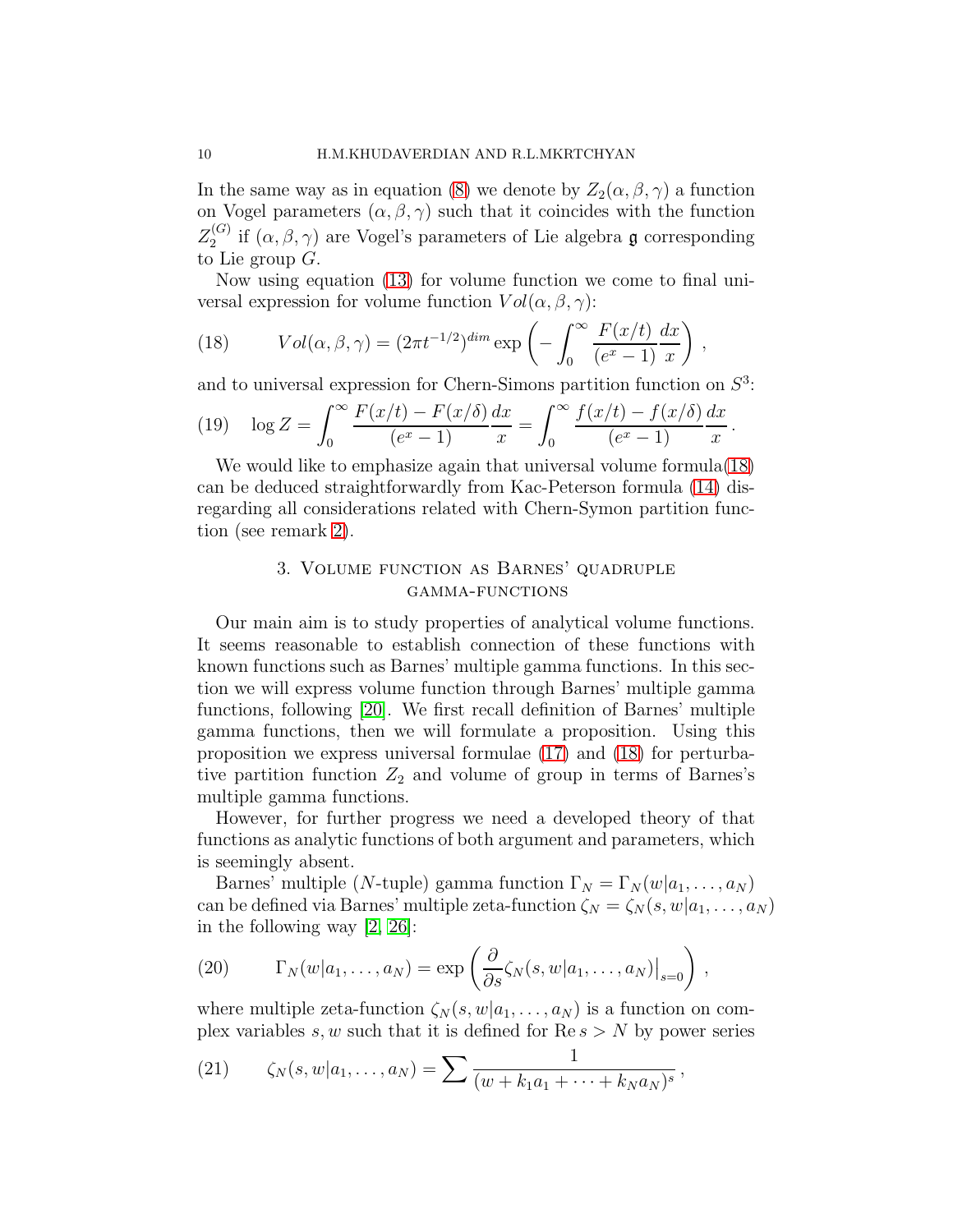where summation goes over all non-negative integers  $k_1, \ldots, k_N$ . It has meromorphic continuation in s with simple poles only at  $s =$  $1, 2, \ldots, N$ .

Parameters  $\{a_1, \ldots a_N\}$  are complex numbers which obey the following condition: there exist a line passing through the origin, such that all parameters are on the same side of this line.

Barnes' zeta function obviously obeys the scaling condition: for every complex number  $\lambda$ ,

<span id="page-10-3"></span>(22) 
$$
\zeta_N(s, \lambda w | \lambda a_1, \ldots, \lambda a_N) = \lambda^{-s} \zeta_N(s, w | a_1, \ldots, a_N),
$$

and recurrent relations:

(23)

<span id="page-10-4"></span>
$$
\zeta_N(s, w+a_i|a_1, \ldots, a_N) = \zeta_N(s, w|a_1, \ldots, a_N) - \zeta_{N-1}(s, w|a_1, \ldots, a_{i-1}, a_{i+1}, \ldots, a_N).
$$

It is very useful to establish integral representation for Barnes' function [\(20\)](#page-9-2). We do it first for Barnes' zeta-function. We have

<span id="page-10-0"></span>(24) 
$$
\zeta_N(s, w|a_1,\ldots,a_N) = \frac{1}{\Gamma(s)} \int_0^\infty x^{s-1} A(x) dx,
$$

where

<span id="page-10-1"></span>(25) 
$$
A(x) = \frac{e^{-wx}}{\prod_{j=1}^{N} (1 - e^{-a_j x})}.
$$

Indeed, it is easy to see that r.h.s. of equations [\(24\)](#page-10-0) and [\(21\)](#page-9-3) coincide for  $\text{Re } s > N$ , by expansion of the integrand over powers of exponents. To calculate zeta-function for other s, and in particular for  $s = 0$ we consider expansion of function  $A(x)$  defined by equation [\(25\)](#page-10-1) in a vicinity of origin:

<span id="page-10-2"></span>(26) 
$$
A(x) = \frac{e^{-wx}}{\prod_{j=1}^{N} (1 - e^{-a_j x})} = \frac{1}{x^N \prod_{j=1}^{N} a_j} + \cdots =
$$

(27) 
$$
= \sum_{k=-N}^{\infty} A_k x^k = A_-(x) + A_0 + A_+(x),
$$

(28) where 
$$
A_{-}(x) = \sum_{k < 0} A_k x^k
$$
,  $A_{+}(x) = \sum_{k > 0} A_k x^k$ ,

Remark 3. Coefficients of this expansion are *multiple Bernoulli polynomials*  $B_n(w|a_1,\ldots,a_N)$ :

(29) 
$$
A(x) = \frac{1}{x^N} \sum_{n=0}^{\infty} \frac{(-1)^n x^n}{n!} B_{N,n}(w|a_1,\ldots,a_N)
$$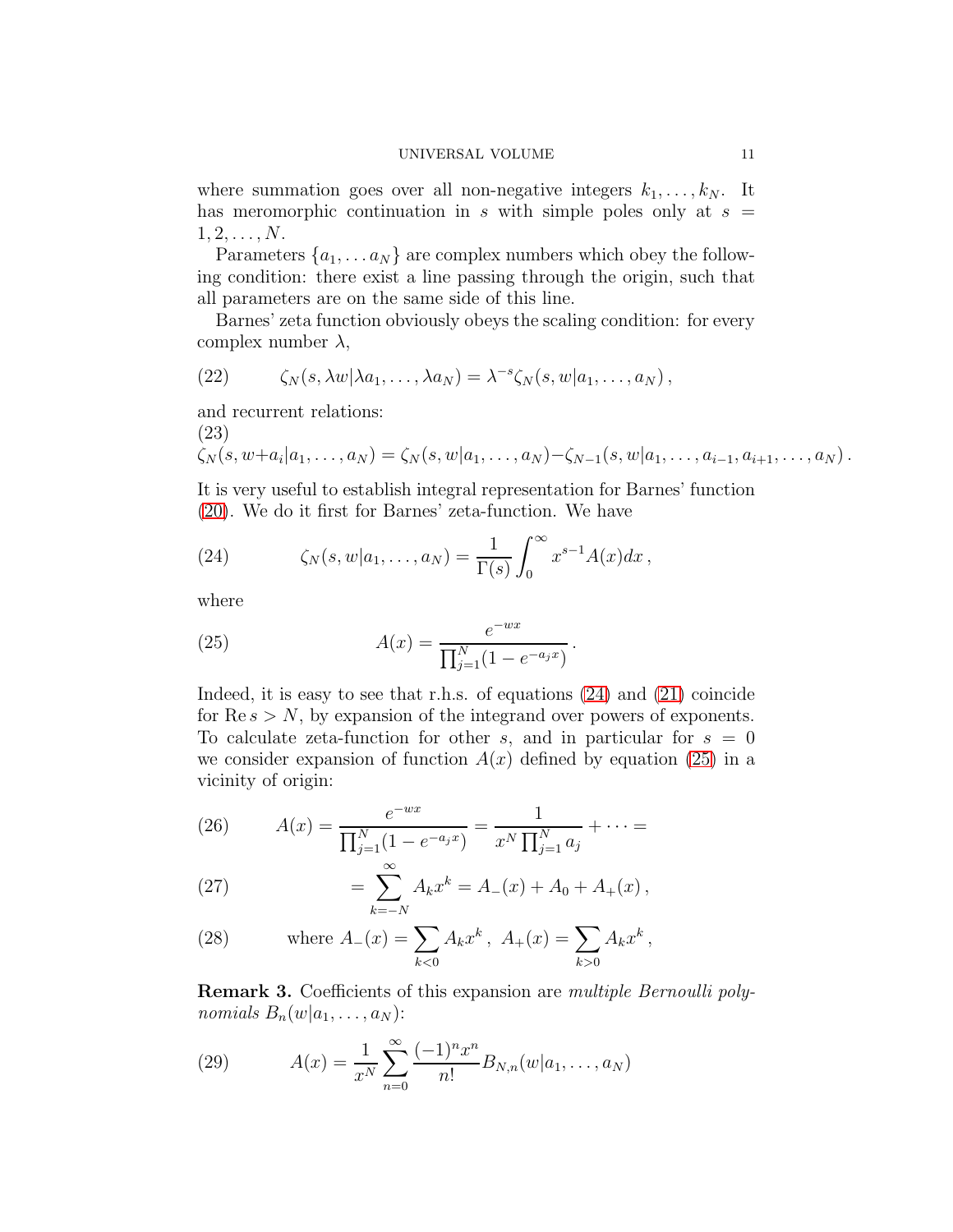<span id="page-11-1"></span>In particular

(30) 
$$
A_{-}(x) = \sum_{n=0}^{N-1} \frac{(-1)^n x^{n-N}}{n!} B_{N,n}(w|a_1,\ldots,a_N),
$$

(31) 
$$
A_0(x) = \frac{(-1)^N}{N!} B_{N,N}(w|a_1,\ldots,a_N).
$$

Let's perform meromorphic continuation in variable s of multiple zeta-function. We use integral representation [\(24\)](#page-10-0). It is well-defined, particularly, if

<span id="page-11-0"></span>(32) 
$$
\operatorname{Re} w > 0, \operatorname{Re} a_i > 0.
$$

Assume that condition [\(32\)](#page-11-0) is obeyed. Then represent integral [\(24\)](#page-10-0) as sum of integrals from 0 to 1, and from 1 till infinity. Integral  $\int_1^\infty$  converges and it is an analytical function on s. Using expan- $\sin(27)$ , and the fact that meromorphic continuation of the function  $f(s) = \int_0^1 x^{s-1+n} dx$  is equal to function  $\frac{1}{s+n}$ , we perform meromorphic continuation in s of integral  $\int_0^1$ . Thus we perform meromorphic con-tinuation in s of integral[\(24\)](#page-10-0). In particular for point  $s = 0$  we come to the following answers. Using expansions  $(27)$  we see that for small s

<span id="page-11-2"></span>(33) 
$$
\zeta(s, w|a_1, \dots, a_N) = \frac{1}{\Gamma(s)} \left( \sum_{k \leq 0} \frac{A_k}{k+s} \right) +
$$

(34) 
$$
\frac{1}{\Gamma(s)} \left( \int_0^1 x^{s-1} A_+(x) dx + \int_1^\infty x^{s-1} A(x) dx \right).
$$

 $\Gamma(s) \approx \frac{1}{s}$  $\frac{1}{s}$  in the vicinity of origin, hence this equation implies that

(35) 
$$
\zeta(0, w|a_1, \ldots, a_N) = A_0 = \frac{(-1)^N}{N!} B_{N,N}(w),
$$

where  $B_{N,N}(w)$  is multiple Bernoulli polynomial defined by [\(31\)](#page-11-1).

Performing further elementary calculations for equation [\(33\)](#page-11-2) in the case when condition [\(32\)](#page-11-0) is obeyed we come to the following integral representation of Barnes's function [\(20\)](#page-9-2):

<span id="page-11-3"></span>(36) 
$$
\Gamma_N(w|a_1,...,a_n) = \exp \left( \int_0^\infty \left( A(x) - A_-(x) - A_0 e^{-x} \right) \frac{dx}{x} \right)
$$
,

where function  $A(x)$ ,  $A_-(x)$  and  $A_0$  are defined by equations [\(25\)](#page-10-1) and [\(27\)](#page-10-2). If condition [\(32\)](#page-11-0) is not obeyed one has to use also relations [\(22\)](#page-10-3) and [\(23\)](#page-10-4).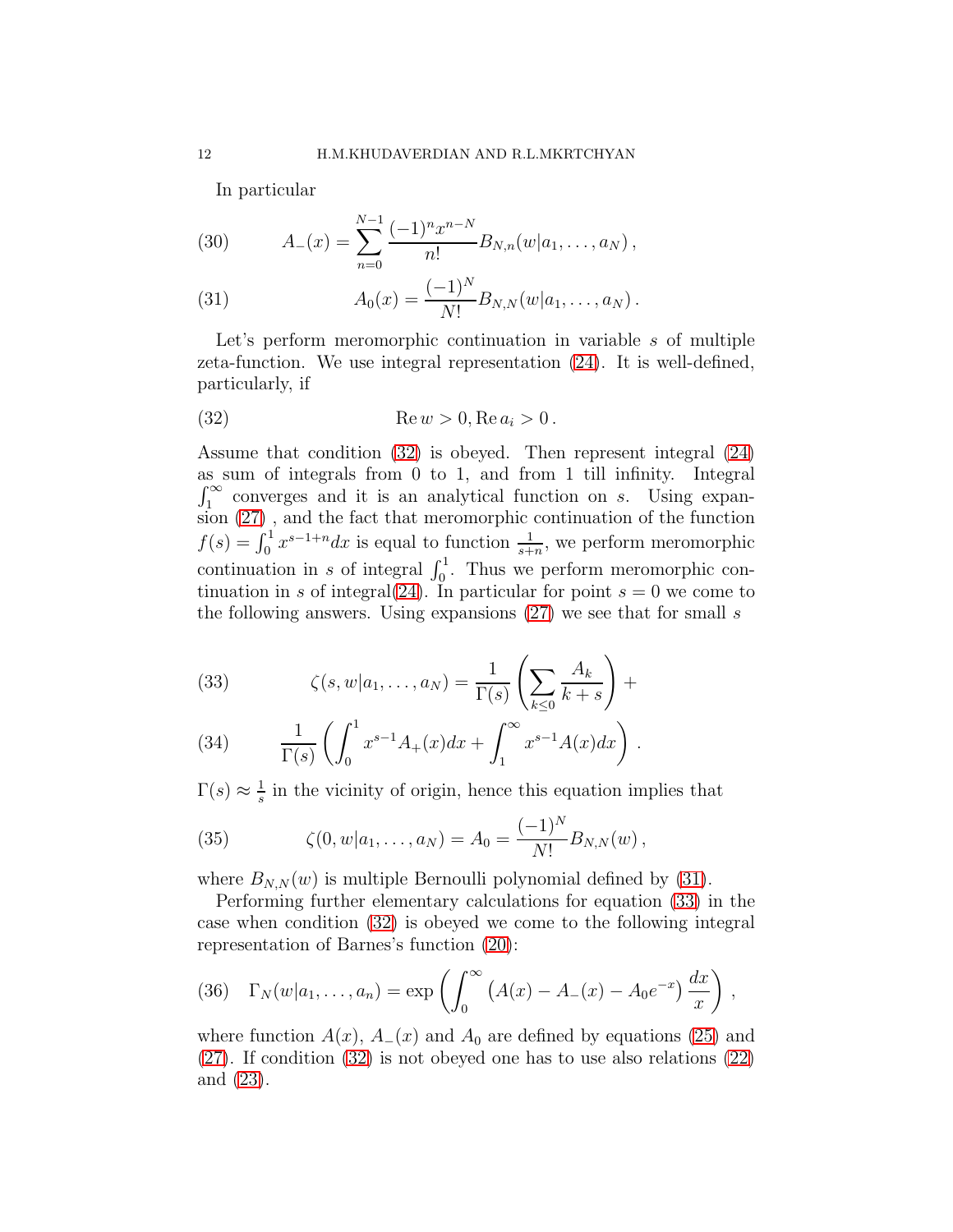<span id="page-12-3"></span>Remark 4. Integral representation [\(36\)](#page-11-3) of Barnes' function appears in [\[26\]](#page-26-14). Modern review of the theory of multiple Barnes' functions see in [\[28\]](#page-26-15).

It is instructive to write down equations for transformations of Barnes gamma-functions under rescaling and under shift of argument on parameter. They follow from definition [\(20\)](#page-9-2) of Barnes' functions and corresponding properties of zeta-function (see equations  $(22),(23)$  $(22),(23)$ ). Scaling property [\(22\)](#page-10-3) implies that

<span id="page-12-2"></span>(37) 
$$
\Gamma_N(\lambda w|\lambda a_1,\ldots,\lambda a_N)=\lambda^{-c}\Gamma_N(w|a_1,\ldots,a_N),
$$

where  $c = \zeta_N(0, w|a_1, \dots, a_N) = A_0 = \frac{(-1)^N}{N!} B_{N,N}(w|a_1, \dots, a_N)$ . This formula can be also deduced straightforwardly from integral representation [\(36\)](#page-11-3), with the use of Frullani's integral.

Recurrent relation [\(23\)](#page-10-4) implies that

$$
\Gamma_N(w + a_i | a_1, ..., a_N) = \frac{\Gamma_N(w | a_1, ..., a_N)}{\Gamma_{N-1}(w | a_1, ..., a_{i-1}, a_{i+1}, ..., a_N)}
$$

One can say that N-tuple Barnes' function  $\Gamma(w|a_1,\ldots,a_N)$  is completely defined by function  $A(x)$  in equation [\(25\)](#page-10-1). We shall call  $A(x)$ the main term in the integral representation of given multiple gamma function, or simply main term.

<span id="page-12-1"></span>More formally equation [\(36\)](#page-11-3) defines a linear map, the functional

(38) 
$$
A(x) \mapsto \int_0^\infty (A(x) - A_-(x) - A_0 e^{-x}) \frac{dx}{x}
$$

on the linear space of functions which have finite Laurent series in a vicinity of origin and decrease exponentially at infinity. In particular the function  $A(x)$  in equation [\(25\)](#page-10-1)) belongs to this class (if  $\text{Re } w, \text{Re } a_i > 0$ , and the value of the functional on this function is equal to  $\log \Gamma_N(w|a_1,\ldots,a_n)$ . This simple observation implies the following proposition on properties of multiple gamma-functions.

<span id="page-12-0"></span>**Proposition 1.** Let  $\{A_p(x) = A_p(x, w_i | a_1^{(p)})\}$  $\binom{p}{1},\ldots,\binom{p}{N_p}$  $\{ {p \choose N_p} \}$   $(p = 1, \ldots, k)$ *be a finite set of functions of the form* [\(25\)](#page-10-1)

$$
A_p(x) = \frac{e^{-w_p x}}{\prod_{j=1}^{N_p} \left(1 - e^{-a_j^{(p)}x}\right)}.
$$

*Consider the linear combination of these functions:*

$$
G(x) = \sum_{p=1}^{k} l_p A_p(x) = \sum_{p=1}^{k} \frac{l_p e^{-w_p x}}{\prod_{j=1}^{N_i} (1 - e^{-a_j^{(p)} x})}.
$$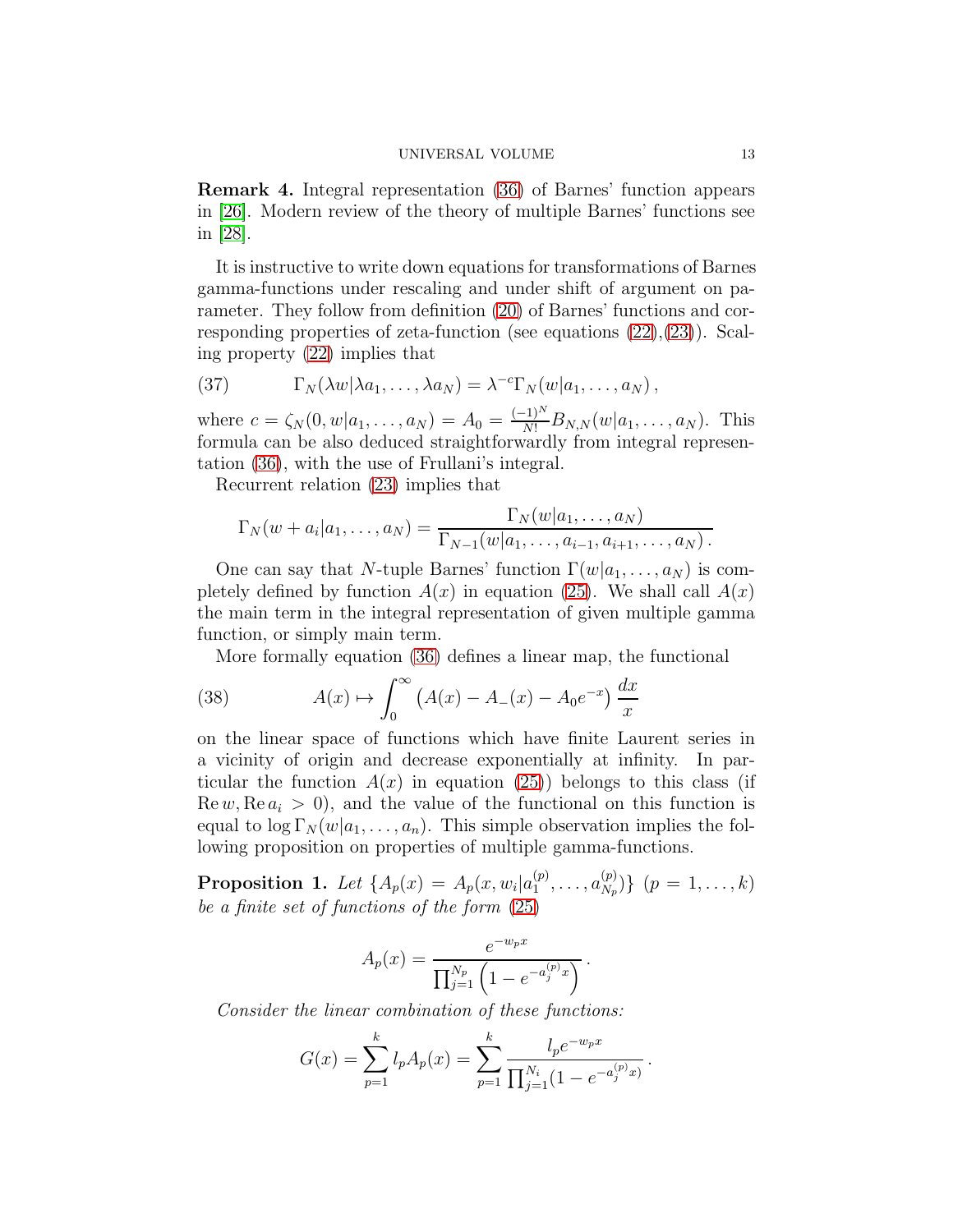*If*  $G(x)/x$  *is non-singular at origin, then* 

(39) 
$$
\exp \left[ \int_0^\infty G(x) \frac{dx}{x} \right] = \prod_{p=1}^k \left( \Gamma_{N_p}(w_p | a_1^{(p)}, \dots a_{N_i}^{(p)}) \right)^{l_i},
$$

*In the special case when function*  $G(x)$  *vanishes,*  $G(x) \equiv 0$ *, we have* 

$$
\prod_{p=1}^{M} (\Gamma_{N_p}(w_p|a_1,\ldots,a_{N_p}))^{l_p} \equiv 1.
$$

<span id="page-13-0"></span>Remark 5. Proposition [1](#page-12-0) provides the rigorous proof of all identities between multiple gamma functions used in [\[20,](#page-26-13) [21\]](#page-26-16). We expect that it is contained in some papers of past or current century, however we did not find an exact reference.

This proposition is very useful for analyzis of volume formula [\(18\)](#page-9-1). Using the fact that integrand in equation [\(18\)](#page-9-1) is non-singular function and Proposition [\(1\)](#page-12-0) we obtain the following result:

(40) 
$$
Vol(G) = (2\pi t^{-1/2})^{dim} \exp\left(-\int_0^\infty \frac{dx}{x} \frac{F(x/t)}{(e^x - 1)}\right)
$$

(41) 
$$
= \left(\frac{4\pi^2}{t}\right)^{\frac{dim}{2}} \frac{\Gamma_4(v_1)\Gamma_4(v_2)\Gamma_4(v_3)\Gamma_4(v_7)}{\Gamma_4(v_4)\Gamma_4(v_5)\Gamma_4(v_6)\Gamma_4(v_8)} \left(\frac{t}{\pi}\right)^{\frac{dim}{2}}
$$

(42) 
$$
= (4\pi)^{\frac{dim}{2}} \frac{\Gamma_4(v_1)\Gamma_4(v_2)\Gamma_4(v_3)\Gamma_4(v_7)}{\Gamma_4(v_4)\Gamma_4(v_5)\Gamma_4(v_6)\Gamma_4(v_8)},
$$

where

<span id="page-13-1"></span>
$$
(43) \t v_1 = 2t - 2\alpha
$$

$$
(44) \t v_2 = t + \gamma
$$

$$
(45) \t v_3 = t + \beta
$$

$$
(46) \t v_4 = 3t
$$

$$
(47) \t\t v_5 = 2t + 2\beta + \gamma,
$$

$$
(48) \t v_6 = 2t + \beta + 2\gamma,
$$

$$
(49) \t v_7 = 5t - \alpha
$$

$$
(50) \t v_8 = -\alpha.
$$

parameters of functions  $\Gamma_4$  are  $(-\alpha, \beta, \gamma, 2t)$ , and we use equation [\[26\]](#page-26-14):

<span id="page-13-2"></span>(51) 
$$
\Gamma_1(x|x) = \sqrt{\frac{x}{2\pi}}.
$$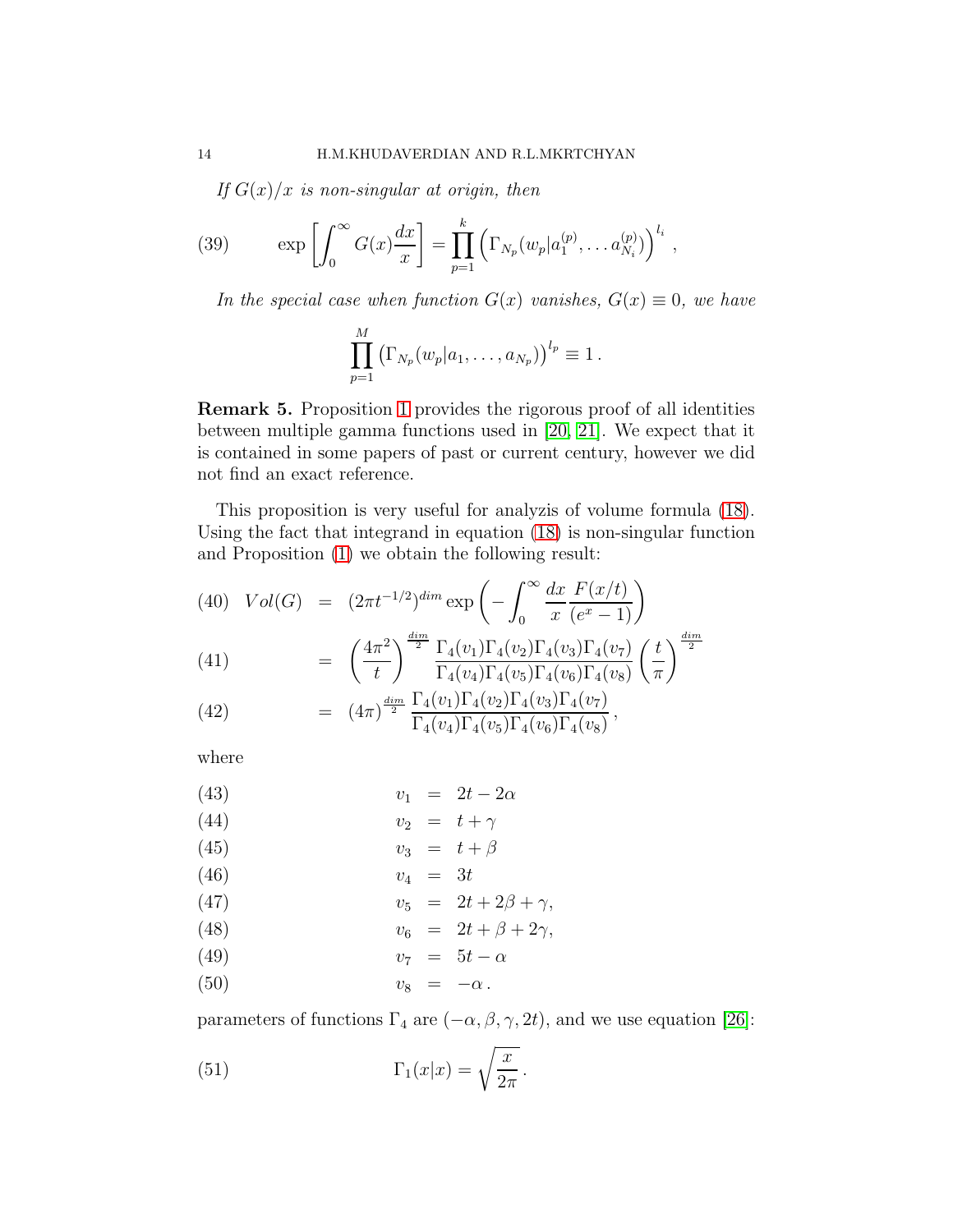The scaling properties of volume functions now can be deduced from scaling properties of quadruple gamma functions. Direct calculation confirms that it is in agreement with [\(18\)](#page-9-1).

Finally, we introduce multiple sine functions [\[27\]](#page-26-17)

<span id="page-14-0"></span>(52) 
$$
S_r(w|a_1, a_2, \ldots) = \frac{\Gamma_r(|a| - w|a_1, a_2, \ldots)^{(-1)^r}}{\Gamma_r(w|a_1, a_2, \ldots)}, \quad (|a| = \sum_{j=1}^r a_j).
$$

Important feature of multiple sine functions is scaling invariance:

<span id="page-14-1"></span>(53) 
$$
S_r(\lambda w | \lambda a_1, \lambda a_2, ...) = S_r(w | a_1, a_2, ...).
$$

Indeed, using linear map [\(38\)](#page-12-1) one can define [\(36\)](#page-11-3)-like integral representation of multiple sine function (see below equation [\(55\)](#page-15-1)). It follows from definition [\(52\)](#page-14-0) of multiple sine function and integral representa-tion [\(36\)](#page-11-3) for Barnes's functions that coefficient  $A_0$  for multiple sine function vanishes. Thus equation [\(37\)](#page-12-2) implies equation [\(53\)](#page-14-1).

The reasonable question is whether simple scaling properties of volume function and its expression in terms of multiple gamma functions lead to representation of volume in terms of multiple sine functions and some simple functions with necessary (non-trivial) scaling dimension.

With that purpose and with the help of Proposition [1](#page-12-0) we transform volume function into

<span id="page-14-2"></span>(54)  
\n
$$
Vol(G) = (4\pi)^{\frac{dim}{2}} \times
$$
\n
$$
\frac{S_4(\alpha + \beta + \gamma | -\alpha, \beta, \gamma, 2t)S_4(2\beta + \gamma)S_4(\beta + 2\gamma)}{S_4(2\alpha + 3\beta + 3\gamma)} \times
$$
\n
$$
S_3(-\alpha | -\alpha, \beta, \gamma) \times
$$
\n
$$
\frac{\Gamma_2(\alpha + 3\beta + 3\gamma | \beta, \gamma)\Gamma_2(2\alpha + 3\beta + 3\gamma | \beta, \gamma)}{\Gamma_2(\beta + \gamma | \beta, \gamma)\Gamma_2(\alpha + \beta + \gamma | \beta, \gamma)} \times
$$
\n
$$
\frac{\Gamma_2(-\alpha | -\alpha, \gamma)\Gamma_2(-\alpha | -\alpha, \beta)\Gamma_1(2\beta + 2\gamma | -\alpha)\Gamma_1(\beta + \gamma | -\alpha)}{\Gamma_1(-\alpha | -\alpha)\Gamma_2(2\beta + 2\gamma | -\alpha, \beta)\Gamma_2(2\beta + 2\gamma | -\alpha, \gamma)},
$$

where all functions  $S_4$  have the same parameters  $(-\alpha, \beta, \gamma, 2t)$ .

One can see that already double gamma functions don't combine into double sine functions.

Another important feature of multiple sines is that their [\(36\)](#page-11-3)-like integral representation, can be transformed into the integral over entire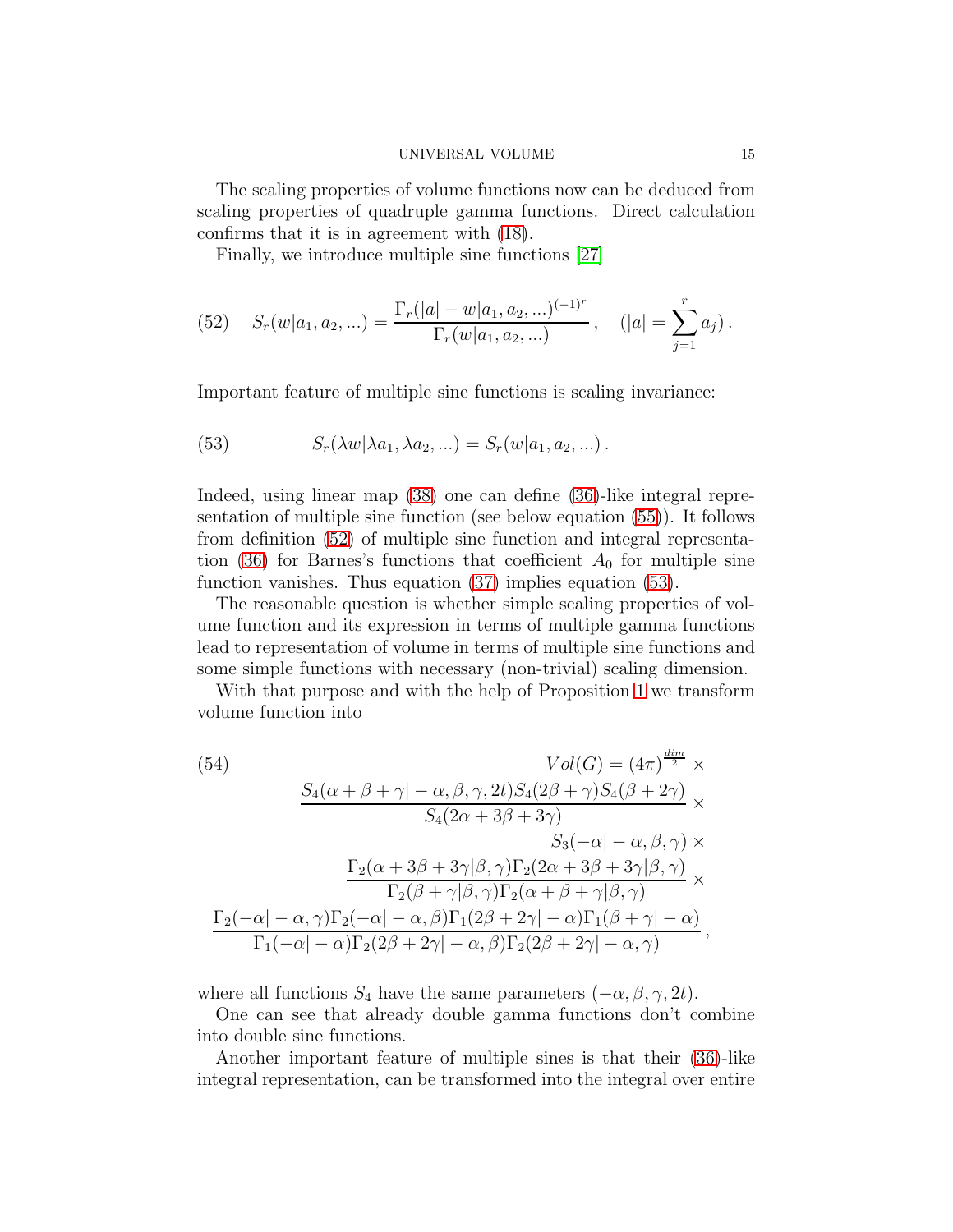real axis [\[27\]](#page-26-17):

<span id="page-15-1"></span>(55) 
$$
\log S_r(z|\underline{\omega}) =
$$
  
=  $(-1)^r \frac{\pi i}{r!} B_{rr}(z|\underline{\omega}) + (-1)^r \int_{R+i0} \frac{dx}{x} \frac{e^{zx}}{\prod_{k=1}^r (e^{\omega_i x} - 1)}$   
=  $(-1)^{r-1} \frac{\pi i}{r!} B_{rr}(z|\underline{\omega}) + (-1)^r \int_{R-i0} \frac{dx}{x} \frac{e^{zx}}{\prod_{k=1}^r (e^{\omega_i x} - 1)}$ 

We shall see below, that integral representation in terms of integral over entire x axis leads to "better" analytic properties of sine function with respect to its parameters. More exactly, in this case zero is not the branch point of sine function as an analytic function of any of its parameters. We see above that volume function can't be represented as a product/ratio of multiple sine functions. However, full partition function of Chern-Simons theory can be expressed via multiple sine functions, as shown in [\[21,](#page-26-16) [13\]](#page-25-14).

## <span id="page-15-0"></span>4. Analytic functions from Chern-Simons perturbative partition function and anomaly of Vogel's symmetry

Denote by  $K(\alpha, \beta, \gamma)$  the integral which appears in exponents in expressions above  $K(\alpha, \beta, \gamma)$ 

<span id="page-15-2"></span>(56) 
$$
K(\alpha, \beta, \gamma) = \int_0^\infty \frac{dx}{x} \frac{F(x)}{(e^x - 1)}.
$$

This reproduces the integral in equation [\(17\)](#page-8-2) for  $\log Z_2$ , if all arguments are divided on  $\delta$ , or that for volume function [\(18\)](#page-9-1), if all arguments are divided on t. Consider  $K(\alpha, \beta, \gamma)$  for an arbitrary complex values of all variables,  $\alpha, \beta, \gamma$ . We put  $\delta = 1$  by scaling transformation. Next, it is evident, that one should have Re  $\alpha \neq 0$ , Re  $\beta \neq 0$ , Re  $\gamma \neq 0$  since otherwise there are non-integrable singularities at the poles of one of sinh in denominator in  $F(x)$ . This restriction divides the space of parameters into disjoint regions. Inside that regions integral can converge or diverge at large x depending on values of parameters. It converges in all regions if values of moduli of  $\delta$  are sufficiently large. In our normalization ( $\delta = 1$  after rescaling), this means sufficiently small values of moduli of  $\alpha, \beta, \gamma$ .

Function K is invariant w.r.t. the permutations of parameters, but in general it is not an analytic function of parameters. To understand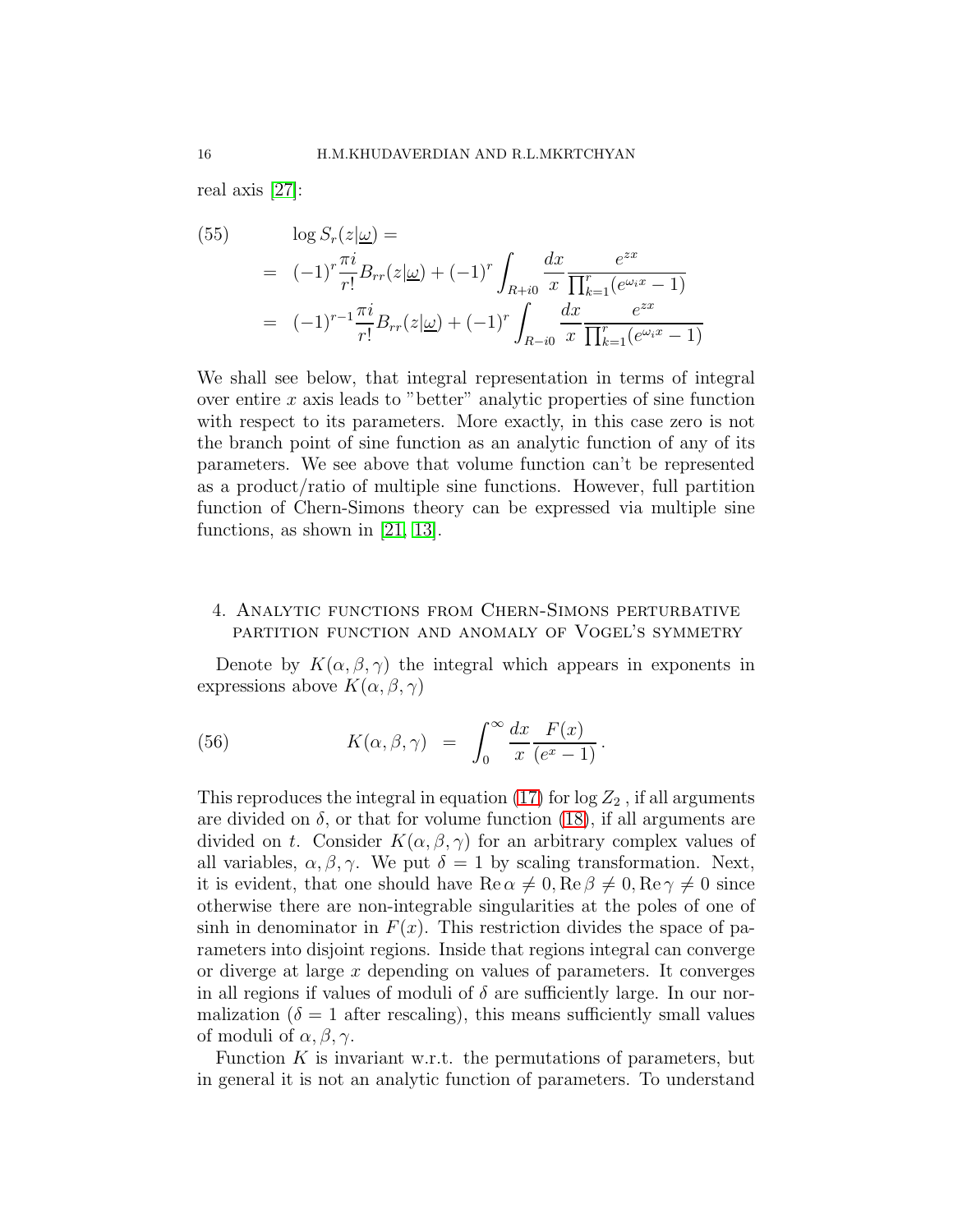what happens it is instructive to consider the following toy model suggested in  $[19]$ : Consider the function f such that

<span id="page-16-1"></span>(57) 
$$
f(z) = \int_0^\infty \frac{dx}{\cosh(zx)} = \begin{cases} \frac{\pi}{2z} & \text{if } \text{Re } z > 0 \\ -\frac{\pi}{2z} & \text{if } \text{Re } z < 0 \end{cases},
$$

or one can consider even simpler integral representation for this func-tion (see [\[20\]](#page-26-13)):

<span id="page-16-0"></span>(58) 
$$
f(z) = \int_0^\infty \frac{dx}{1 + (zx)^2} = \begin{cases} \frac{\pi}{2z} & \text{if } \text{Re } z > 0 \\ -\frac{\pi}{2z} & \text{if } \text{Re } z < 0 \end{cases}.
$$

Both integrals define analytic function  $f_+(z) = \pi/2z$  for positive real part of argument, and analytic function  $f_-(z) = -\pi/2z$  for negative real part of argument. On the other hand a function  $f(z)$  is not anaylitic on the whole plane. The reason is that one cannot connect two points on a complex plane of parameter z, one with positive real part and another one with negative, by a continuous path without passing through singularity of integrals [\(58\)](#page-16-0)[\(57\)](#page-16-1). Namely, one can't avoid crossing the line  $\text{Re } z = 0$ , any point on which is singular for integrals. Values of integrals at  $\text{Re } z > 0$  and  $\text{Re } z < 0$  do not belong to the same analytic function. They are given instead by two different analytic functions  $f_+(z)$  and  $f_-(z)$  (for  $z \neq 0$ ). Each of these functions is initially defined in the corresponding region of convergence of integral [\(58\)](#page-16-0) or [\(57\)](#page-16-1), i.e. corresponding open half-plane.

One can take each of these functions, for example a function  $f_+(z)$ , continue it analytically to the half-plane  $\text{Re } z < 0$ , then compare the analytical continuation of function  $f_+(z)$  with another function,  $f_-(z)$ . We see that they are related by the transformation  $z \rightarrow -z$ , and their difference is  $f_+(z) - f_-(z) = \pi/z$ . This is the simplest example of reflection relation.

Let's introduce notation  $K_{\pm\pm\pm}(\alpha,\beta,\gamma)$  for analytic functions which are equal to function  $K(\alpha, \beta, \gamma)$  (defined by euation [\(56\)](#page-15-2)) in the regions, where signs of real parts of parameters coincide respectively with its indices.

<span id="page-16-2"></span>(59) 
$$
K_{\epsilon_1 \epsilon_2 \epsilon_3}(\alpha, \beta, \gamma) = \int_0^\infty \frac{dx}{x} \frac{F(x)}{(e^x - 1)},
$$

$$
\epsilon_1 = sign(\text{Re }\alpha), \epsilon_2 = sign(\text{Re }\beta), \epsilon_3 = sign(\text{Re }\gamma).
$$

Functions  $K_{\pm\pm\pm}$  are symmetric w.r.t. the transposition of arguments corresponding to the same signs in index, since we can interchange them smoothly by paths in the region of definition of integral. For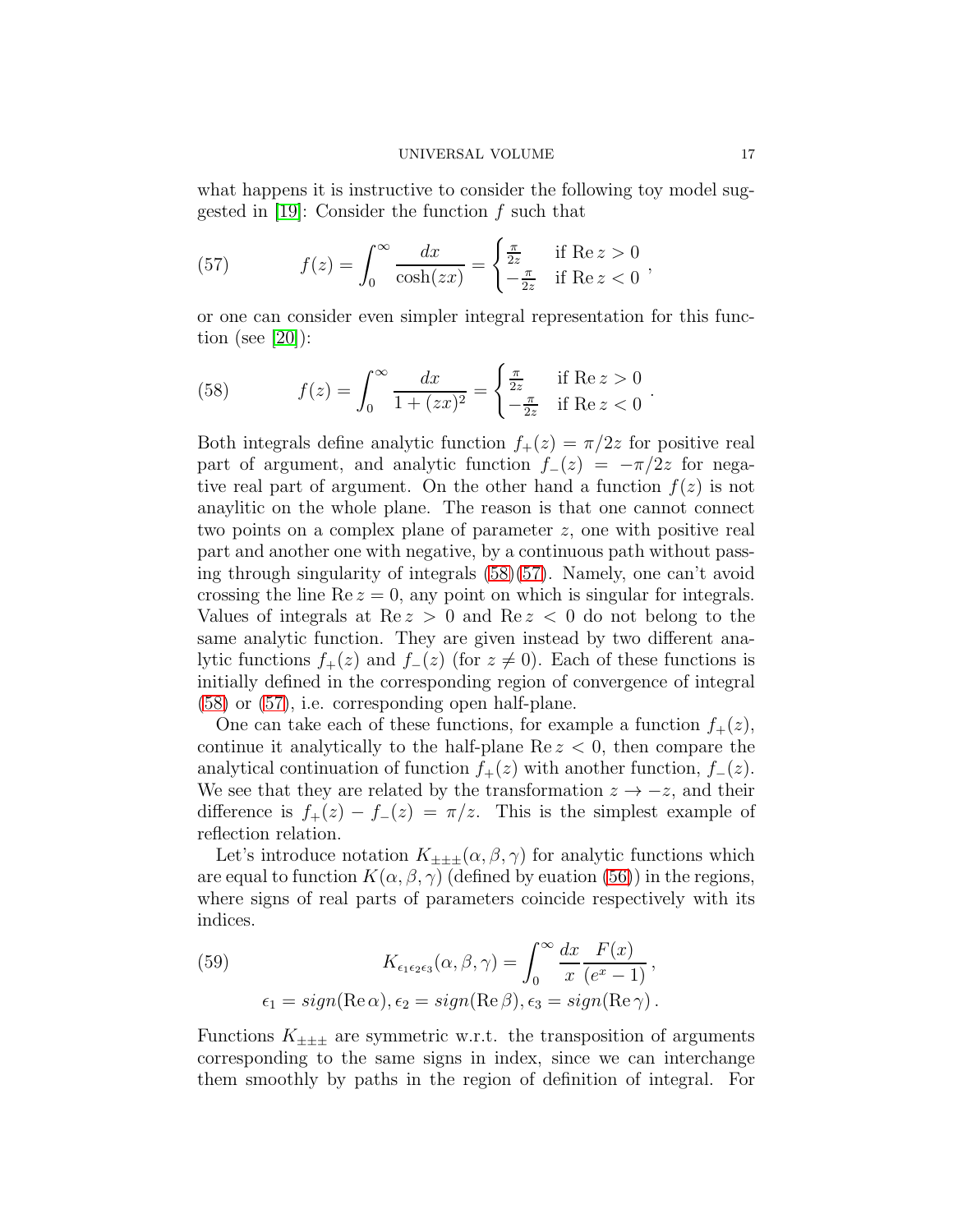example

<span id="page-17-0"></span>(60) 
$$
K_{-+}(\alpha, \beta, \gamma) = K_{-+}(\beta, \alpha, \gamma)
$$

$$
\operatorname{Re}\alpha < 0, \operatorname{Re}\beta < 0, \operatorname{Re}\gamma > 0
$$

but in general it is not symmetric w.r.t. the transposition of  $\beta, \gamma$ . From definitions we get relations:

<span id="page-17-1"></span>(61) 
$$
K_{-+}(\alpha, \beta, \gamma) = K_{-+}(\alpha, \gamma, \beta) = K_{+}(\gamma, \alpha, \beta)
$$

$$
\operatorname{Re}\alpha < 0, \operatorname{Re}\beta < 0, \operatorname{Re}\gamma > 0
$$

and

<span id="page-17-2"></span>(62) 
$$
K_{++-}(\alpha, \beta, \gamma) = K_{+-+}(\alpha, \gamma, \beta) = K_{-++}(\gamma, \alpha, \beta)
$$

$$
\operatorname{Re} \alpha > 0, \operatorname{Re} \beta > 0, \operatorname{Re} \gamma < 0
$$

We shall analytically continue these functions to other regions, where they don't necessarily coincide with functions  $K$  originated from that region, and would like to calculate their difference. So, for example, we take  $K_{-+}(\alpha, \beta, \gamma)$ , where  $\text{Re}\,\alpha < 0$ ,  $\text{Re}\,\beta < 0$ ,  $\text{Re}\,\gamma > 0$ , analytically continue it to other region of arguments, e.g.  $\text{Re}\,\alpha$  $0, \text{Re}\,\beta < 0, \text{Re}\,\gamma > 0$  and explicitly calculate difference  $K_{-+}(\alpha, \beta, \gamma)$  $K_{+-+}(\alpha, \beta, \gamma)$ . Carrying on this analytic continuation twice, w.r.t. the arguments with different signs of real part, and applying corresponding relations, we obtain the behavior of initial function  $K$  under transposition of parameters with different signs of real part.

Relations of type  $(60),(61)$  $(60),(61)$  and  $(62)$  will be maintained by these analytic continuations.

So, let's consider some K in the region of convergence of its parameters, and analytically continue one parameter (say  $\alpha$ ) with  $\text{Re}\,\alpha > 0$ into region with negative Re $\alpha$ , assuming integral is still convergent. Integrand is regular function of  $\alpha$  except the poles at the points where  $\sinh(x\alpha/4)$  becomes zero,  $x = 0$  excluded, i.e.  $x = 4\pi i k/\alpha$ ,  $k =$  $\pm 1, \pm 2, \dots$  Since Re $\alpha > 0$ , poles with  $k > 0$  are located in upper half-plane. When we change  $\alpha$ , keeping module non-zero and changing argument in counterclockwise direction, poles move in clockwise direction. The integral remains convergent until half of poles (with  $k > 0$ ) reach integration contour  $0 \leq x < \infty$ , i.e. when some poles become real and positive. When poles reach integration contour from upper halfplane and continue to move to lower half-plane, we deform contour to prevent appearance of singularity. One can imagine that deformation as a creation of a narrow sprout of the contour, which goes from the real positive line to a pole (which is in the lower half-plane), turns around it in counterclockwise direction, and return to real positive line. Moving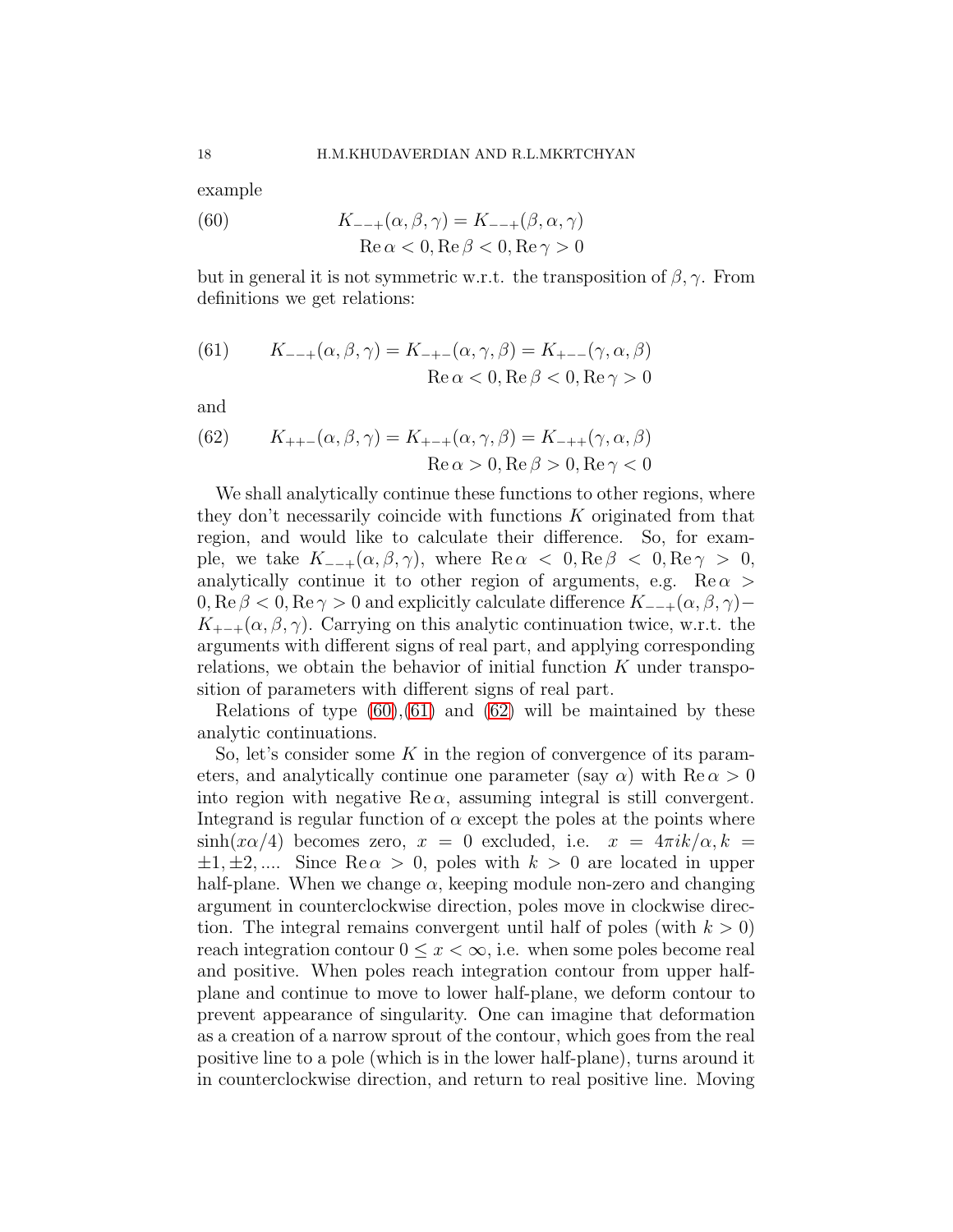#### UNIVERSAL VOLUME 19

parameter to its new value, and simultaneously deforming the contour, we get a value of initial function, analytically continued to new value of parameter. Then we substitute new contour by equivalent one, which consists from infinite number of pieces: one piece is again real positive line from zero to positive infinity, others are small counterclockwise circles around poles in the lower half-plane. Line integral is  $K$  from new values of parameters, which is the  $K$ , originated from the region of new values of parameters, so the sum over  $(2\pi i \text{ times residues of})$ poles gives difference between analytically continued function and that K.

Let's write down all this for specific K, say  $K_{+-+}(\alpha, \beta, \gamma)$ . Initially it is defined for  $\text{Re}\,\alpha > 0, \text{Re}\,\beta < 0, \text{Re}\,\gamma > 0$ . We would like to analytically continue it on the region  $\text{Re}\,\alpha < 0, \text{Re}\,\beta < 0, \text{Re}\,\gamma > 0.$ According to above, we get:

<span id="page-18-1"></span>(63) 
$$
K_{+-+}(\alpha, \beta, \gamma) = K_{--+}(\alpha, \beta, \gamma) + \varphi_+(\alpha|\beta, \gamma),
$$

$$
\operatorname{Re}\alpha < 0, \operatorname{Re}\beta < 0, \operatorname{Re}\gamma > 0,
$$

where

<span id="page-18-0"></span>(64) 
$$
\varphi_{+}(\alpha|\beta,\gamma) = 2\pi i \sum_{k=1}^{\infty} \frac{ie^{-\frac{2k i\pi}{\alpha}} \sin\left[\frac{k\pi(\beta-2t)}{\alpha}\right] \sin\left[\frac{k\pi(\gamma-2t)}{\alpha}\right]}{2k\pi \sin\left[\frac{k\beta\pi}{\alpha}\right] \sin\left[\frac{k\gamma\pi}{\alpha}\right]}
$$

$$
= -\sum_{k=1}^{\infty} \frac{e^{-\frac{2k i\pi}{\alpha}} \sin\left[\frac{k\pi(\beta+2\gamma)}{\alpha}\right] \sin\left[\frac{k\pi(\gamma+2\beta)}{\alpha}\right]}{k \sin\left[\frac{k\beta\pi}{\alpha}\right] \sin\left[\frac{k\gamma\pi}{\alpha}\right]}
$$

## This can be further transformed into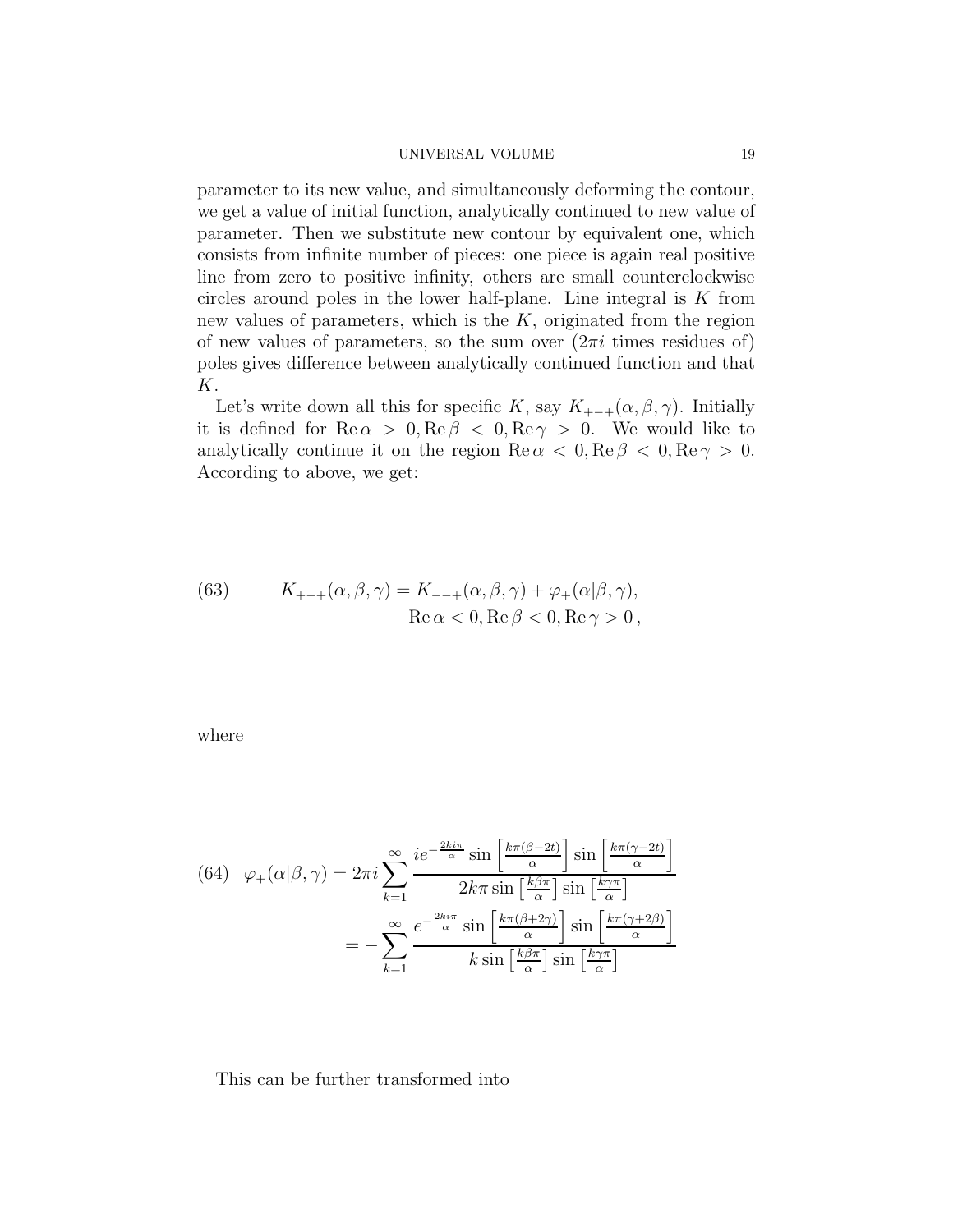(65)  
\n
$$
\varphi_{+}(\alpha|\beta,\gamma) = -\sum_{k=1}^{\infty} \left( \frac{2e^{-\frac{2ki\pi}{\alpha}}\sin\left[\frac{2k\pi\beta}{\alpha}\right]\cos\left[\frac{k\pi\gamma}{\alpha}\right]}{k\sin\left[\frac{k\gamma\pi}{\alpha}\right]} + \frac{2e^{-\frac{2ki\pi}{\alpha}}\sin\left[\frac{2k\pi\gamma}{\alpha}\right]\cos\left[\frac{k\pi\beta}{\alpha}\right]}{k\sin\left[\frac{k\beta\pi}{\alpha}\right]} + \frac{e^{-\frac{2ki\pi}{\alpha}}}{k\sin\left[\frac{k\beta\pi}{\alpha}\right]} \right)
$$
\n
$$
= \frac{\log\left(1 + \cos\left[\frac{2k\pi\beta}{\alpha}\right] + \cos\left[\frac{2k\pi\gamma}{\alpha}\right] + 2\cos\left[\frac{2k\pi\beta}{\alpha} + \frac{2k\pi\gamma}{\alpha}\right]\right)\right) = \log\left(\left(1 - e^{2ia}\right)\sqrt{1 - e^{2i(a-x)}}\sqrt{1 - e^{2i(a+x)}}
$$
\n
$$
\sqrt{1 - e^{2i(a-y)}}\sqrt{1 - e^{2i(a+y)}}\left(1 - e^{2i(a-x-y)}\right)\left(-1 + e^{2i(a+x+y)}\right)\right) - \frac{\sum_{k=1}^{\infty} \left(\frac{2e^{2kia}\sin[2kx]\cos[ky]}{k\sin[ky]} + \frac{2e^{2kia}\sin[2ky]\cos[kx]}{k\sin[kx]}\right)}{k\sin[kx]}
$$
\n(66)  
\n
$$
a = -\frac{\pi}{\alpha}, x = \frac{\pi\beta}{\alpha}, y = \frac{\pi\gamma}{\alpha}
$$

Would we consider movement of parameter  $\beta$  with initially negative  $\text{Re}\,\beta$ , difference will appear in that contour of integration (positive line) will be reached by poles  $x = 4\pi i k/\beta$  with negative k,  $k = -1, -2, \dots$ So in that case we get:

<span id="page-19-0"></span>(67) 
$$
K_{--+}(\alpha, \beta, \gamma) = K_{-++}(\alpha, \beta, \gamma) + \varphi_{-}(\beta|\alpha, \gamma),
$$

(68) 
$$
\varphi_{-}(\beta|\alpha,\gamma) = -2\pi i \sum_{k=1}^{\infty} \frac{ie^{\frac{2k i\pi}{\beta}} \sin\left[\frac{k\pi(\alpha-2t)}{\beta}\right] \sin\left[\frac{k\pi(\gamma-2t)}{\beta}\right]}{2k\pi \sin\left[\frac{k\alpha\pi}{\beta}\right] \sin\left[\frac{k\gamma\pi}{\beta}\right]}
$$

$$
\text{Re}\,\alpha < 0, \text{Re}\,\beta > 0, \text{Re}\,\gamma > 0
$$

Note properties of  $\varphi_{\pm}(\alpha|\beta,\gamma)$ , which follow from their definitions:

(69) 
$$
\varphi_{\pm}(\alpha|\beta,\gamma) = \varphi_{\pm}(\alpha|\gamma,\beta),
$$

(70) 
$$
\varphi_{\pm}(\alpha | -\beta, -\gamma) = \varphi_{\pm}(\alpha | \beta, \gamma),
$$

(71) 
$$
\varphi_{-}(\alpha|\beta,\gamma) = -\varphi_{+}(-\alpha|\beta,\gamma)
$$

It is easy to check that due to these properties relations [\(61\)](#page-17-1), [\(62\)](#page-17-2) are maintained after analytic continuations.

<span id="page-19-1"></span>**Remark 6.** Remaining sums over k in functions  $\varphi_{\pm}$  [\(64\)](#page-18-0), [\(68\)](#page-19-0) can be further transformed due to following identity given in Appendix A1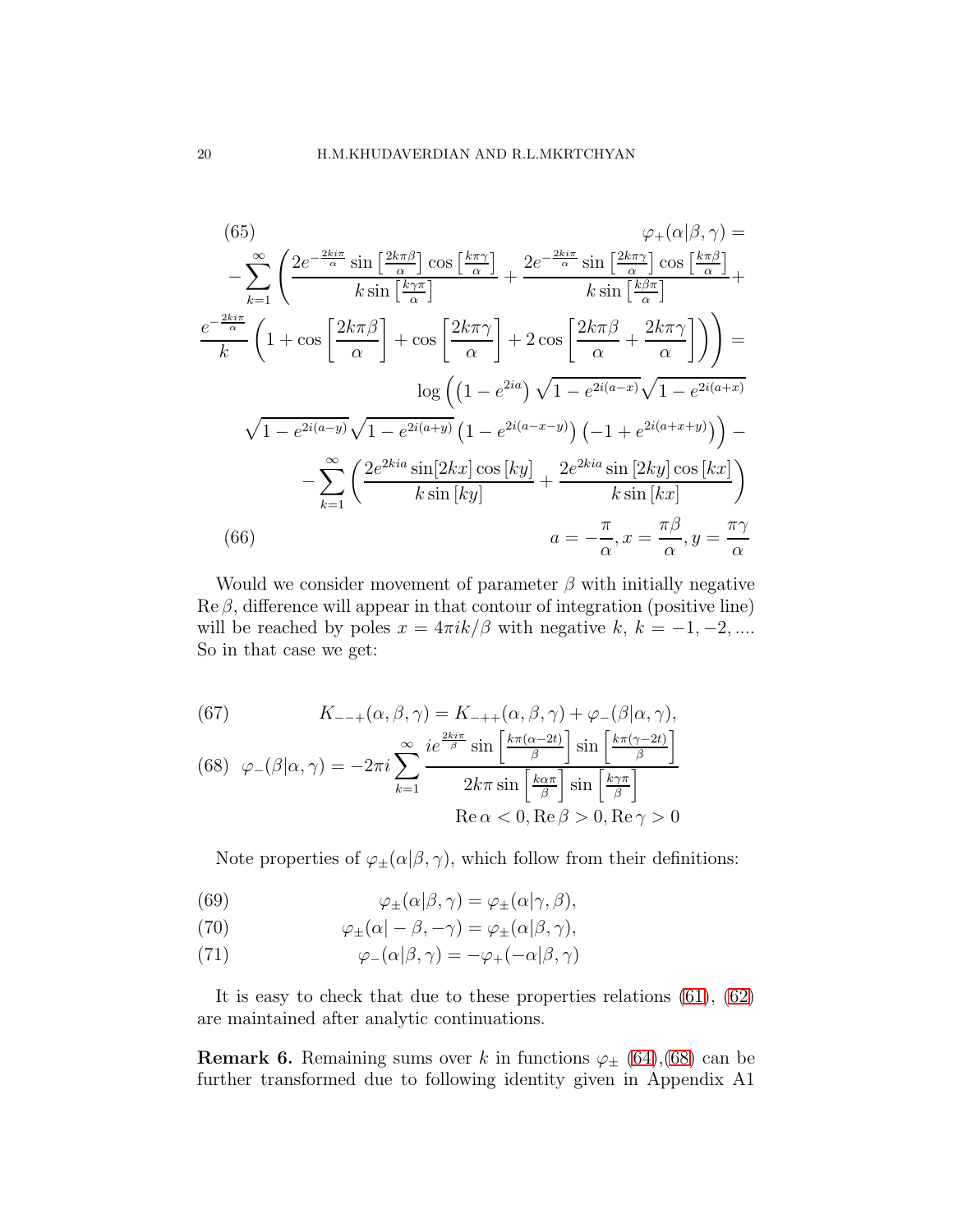of [\[13\]](#page-25-14), based on Jonquière's inversion formula for polylogarithm functions:

(72) 
$$
\sum_{k=1}^{\infty} \frac{e^{kA}}{k \sin kB} \approx -\sum_{k=1}^{\infty} \frac{e^{-kA}}{k \sin kB}
$$

up to the simple terms, bilinear over Bernoulli polynomials  $B_0, B_1, B_2$ . We shall not do that, since it doesn't simplify expressions strongly enough. See, however, remark below.

To obtain the change of functions  $K$  under permutation of parame-ters, one have to extend in [\(63\)](#page-18-1)  $\beta$  from the region Re  $\beta$  < 0 to Re  $\beta$  > 0, i.e. apply [\(67\)](#page-19-0), using explicit form of functions  $\varphi$  at all values of parameters:

(73) 
$$
K_{+-+}(\alpha, \beta, \gamma) = K_{--+}(\alpha, \beta, \gamma) + \varphi_+(\alpha|\beta, \gamma) =
$$

(74) 
$$
K_{-++}(\alpha,\beta,\gamma) + \varphi_+(\alpha|\beta,\gamma) + \varphi_-(\beta|\alpha,\gamma) =
$$

(75) 
$$
K_{+-+}(\beta,\alpha,\gamma) + \varphi_+(\alpha|\beta,\gamma) + \varphi_-(\beta|\alpha,\gamma)
$$

(76) 
$$
\operatorname{Re}\alpha < 0, \operatorname{Re}\beta > 0, \operatorname{Re}\gamma > 0,
$$

where for the last equality we use [\(62\)](#page-17-2):  $K_{-++}(\alpha, \beta, \gamma) = K_{+-+}(\beta, \alpha, \gamma)$ at Re  $\alpha < 0$ , Re  $\beta > 0$ , Re  $\gamma > 0$ . So, the change of function K under transposition of two arguments with different signs is given by equation

<span id="page-20-0"></span>
$$
(77) K_{+-+}(\alpha, \beta, \gamma) - K_{+-+}(\beta, \alpha, \gamma) = \varphi_+(\alpha|\beta, \gamma) + \varphi_-(\beta|\alpha, \gamma)
$$
  
Re  $\alpha < 0$ , Re  $\beta > 0$ , Re  $\gamma > 0$ .

In the next section we shall show that on  $sl(N)$  line this formula recovers Kinkelin's relation on Barnes' G-function.

<span id="page-20-1"></span>Remark 7. In this section we consider some properties of volume function(s) as an analytic functions of parameters. This is necessary for calculation of result of permutation of volume function arguments at an arbitrary point of Vogel's plane. However, a lot of questions remain untouched. E.g. one can ask on an analytic continuation along the circular path around an origin. It is easy to show that for multiple sine functions, due to integral representation [\(55\)](#page-15-1) with integration on entire  $x$  axis, the similar (to above) deformation of contour of integration leads to the same value of function, i.e. zero is not a branch point of parameter(s). This remark is relevant for full Chern-Simons partition function on three dimensional sphere, since it is expressed purely in terms of multiple sine functions [\[21,](#page-26-16) [13\]](#page-25-14). For a general multiple gamma functions one will obtain finite bilinear combination of Bernoulli polynomials, due to the abovementioned identities in [\[13\]](#page-25-14). All that require separate study.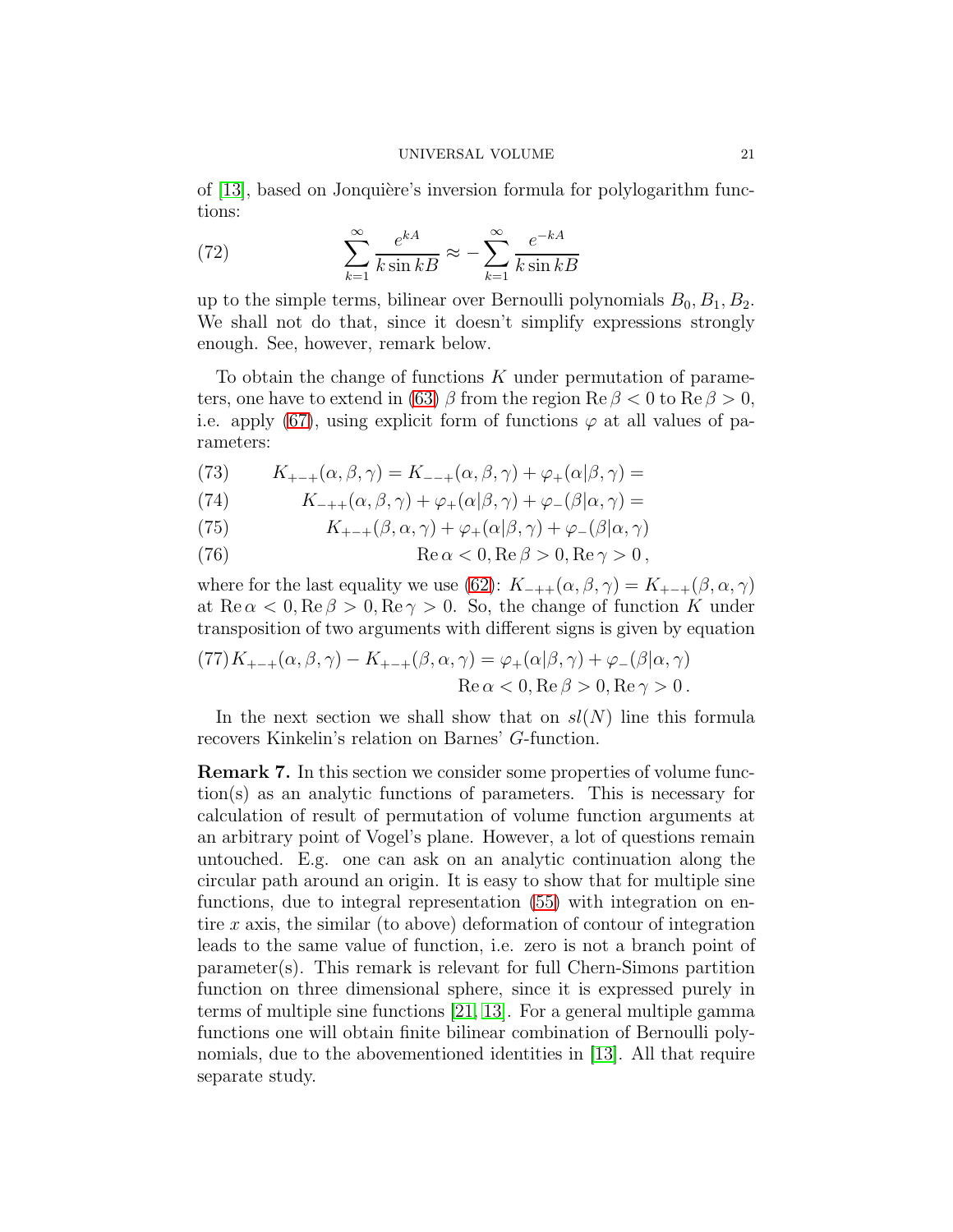### 22 H.M.KHUDAVERDIAN AND R.L.MKRTCHYAN

# 5. Volume analytic functions for SU(N) and Kinkelin's reflection relation for Barnes' G-function

For the case  $\delta = t(= 1)$ , it is easy to establish that integral converges when parameters Re  $\alpha$ , Re  $\beta$ , Re  $\gamma$ ,  $(\alpha + \beta + \gamma = 1)$  are of different signs, and diverges otherwise (i.e. when they all are positive). On the plane  $(Re \alpha, Re \beta)$  line  $Re \gamma = 0$  corresponds to line  $Re \alpha + Re \beta = 1$ . So, lines of zero real parts of parameters divide  $(Re \alpha, Re \beta)$  plane on 7 regions. Similarly hyperplanes Re  $\alpha = 0$ , Re  $\beta = 0$  and Re  $\gamma = 0$  divide projective space of  $\alpha, \beta, \gamma$  (i.e.  $\mathbb{CP}^2$ ) into seven disconnected pieces. It is easy to deduce that integral doesn't converge in one region only, namely in the region where all real parts of parameters are positive.

Next we would like to make contact with Kinkelin's functional equation [\[12\]](#page-25-9) for Barnes' G-function (which is essentially Barnes' double gamma-function). For that purpose we shall apply our equation [\(77\)](#page-20-0) to the case when volume function is expressed via G-function, which happens for groups  $SU(N)$ . Group  $SU(N)$  corresponds to parameters  $(\alpha, \beta, \gamma) = (-2, 2, N), \delta = t = N$ . We remove constraint  $t = 1$ , and explicitly leave  $t = N$  in equations, for easier comparison with known results. Besides that, since some contributions are singular at these values, we take  $\alpha = -2, \beta = 2 + x, \gamma = N - x, t = N$ , and take a limit  $x \to 0$ . Then we have

$$
(78)\varphi_{+}(\alpha|\beta,\gamma) = 2\pi i \sum_{k=1}^{\infty} \frac{ie^{-\frac{2kit\pi}{\alpha}}\sin\left[\frac{k\pi(\beta-2t)}{\alpha}\right]\sin\left[\frac{k\pi(\gamma-2t)}{\alpha}\right]}{2k\pi\sin\left[\frac{k\beta\pi}{\alpha}\right]\sin\left[\frac{k\gamma\pi}{\alpha}\right]} = 2\pi i \sum_{k=1}^{\infty} \left(\frac{-1+e^{2k\pi t}}{2k^{2}\pi^{2}x} + \frac{i\left(1+4e^{k\pi t}+e^{2k\pi t}\right)}{4k\pi}\right) + O[x],
$$

$$
(79)\varphi_{-}(\beta|\alpha,\gamma) = -2\pi i \sum_{k=1}^{\infty} \frac{ie^{\frac{2ki\pi}{\beta}} \sin\left[\frac{k\pi(\alpha-2t)}{\beta}\right] \sin\left[\frac{k\pi(\gamma-2t)}{\beta}\right]}{2k\pi \sin\left[\frac{k\alpha\pi}{\beta}\right] \sin\left[\frac{k\gamma\pi}{\beta}\right]} =
$$
\n
$$
(80) \qquad 2\pi i \sum_{k=1}^{\infty} \left(-\frac{-1 + e^{2ki\pi t}}{2k^2 \beta^2} + \cdots\right)
$$

(80)  
\n
$$
2\pi i \sum_{k=1}^{\infty} \left( -\frac{1}{2k^2 \pi^2 x} + 1 - k i \pi - 4k i e^{k i \pi t} \pi + i e^{2 k i \pi t} (i + k \pi (-1 + 2t)) \right)
$$

$$
(81) + \frac{1 - k i \pi - 4 k i e^{k i \pi t} \pi + i e^{2 k i \pi t} (i + k \pi (-1 + 2t))}{4 k^2 \pi^2} + O[x].
$$

The sum is regular at  $x \to 0$ . It is equal to

<span id="page-21-1"></span>(82) 
$$
2\pi i \sum_{k=1}^{\infty} \frac{1 + e^{2ki\pi N}(-1 + 2ki\pi N)}{4k^2\pi^2}
$$

<span id="page-21-0"></span>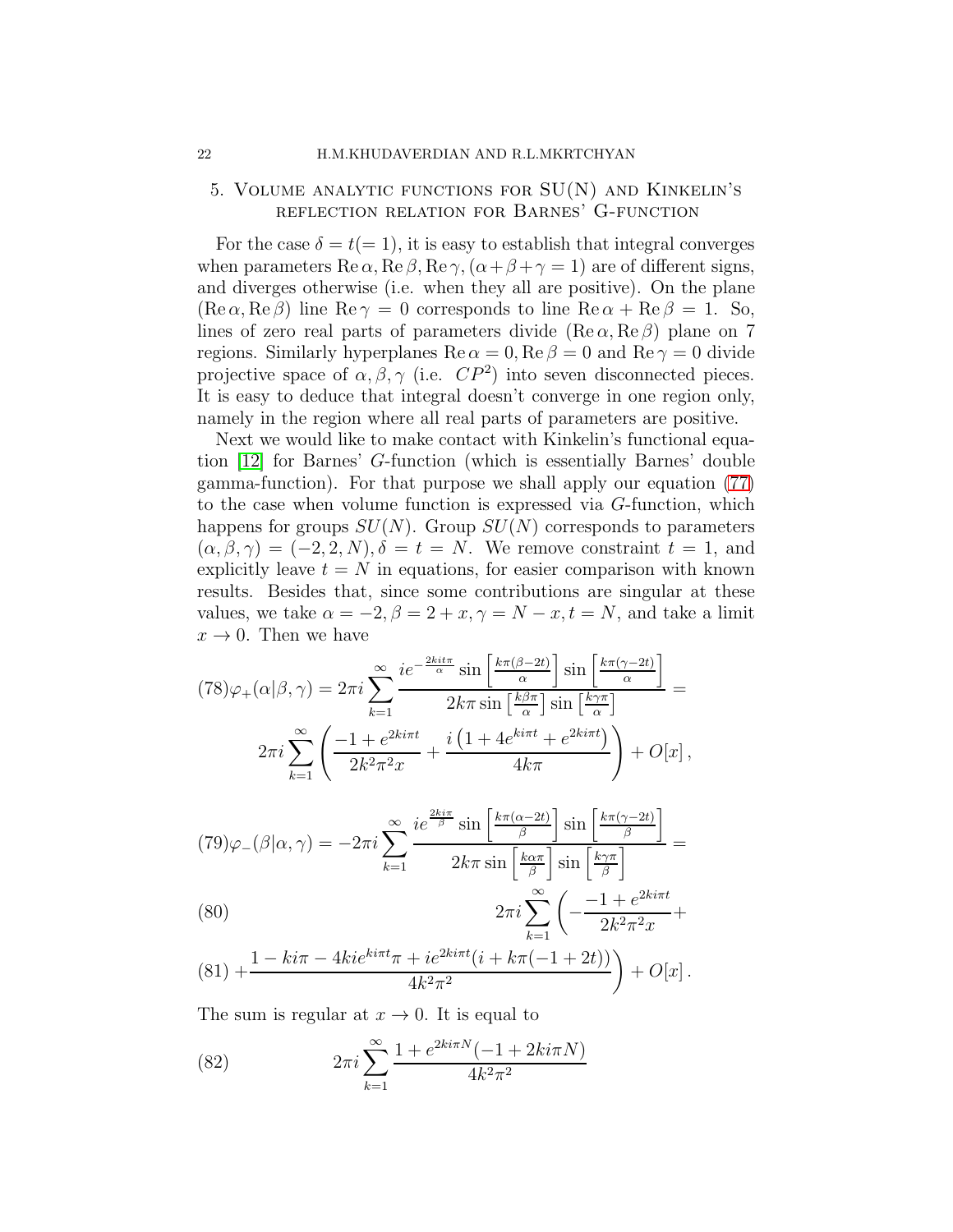So, from equation [\(77\)](#page-20-0) we have that

<span id="page-22-1"></span>(83) 
$$
K_{-++}\left(-\frac{2}{N}, \frac{2}{N}, 1\right) - K_{-++}\left(\frac{2}{N}, -\frac{2}{N}, 1\right) = -2\pi i \sum_{k=1}^{\infty} \frac{1 + e^{2ki\pi N}(-1 + 2ki\pi N)}{4k^2\pi^2}.
$$

The same expression appears, when we calculate in reverse order: first put  $SU(N)$  parameters into integral [\(59\)](#page-16-2), and then calculate its asymmetry under transposition of parameters. Integral for  $SU(N)$  is [\[19,](#page-26-9) [20\]](#page-26-13) is equal to (84)

<span id="page-22-0"></span>
$$
K_{-++}\left(-\frac{2}{N},\frac{2}{N},1\right) = \int_0^\infty \left(\frac{1-e^{-x}}{4\sinh^2(\frac{x}{2N})} - \frac{N^2}{e^x-1}\right)\frac{dx}{x}, \quad (\text{Re}\,N > 0).
$$

For  $SU(N)$ , switching of parameters  $\alpha, \beta$  is equivalent to transformation  $N \to -N$ . So we need a change of [\(84\)](#page-22-0) under the change of sign of  $N$ . It can be done in the same way as above. Let we have N with  $\text{Re } N > 0$ . N-dependent poles of integrand of [84](#page-22-0) are in the points  $x = \pm i\pi k/N$ ,  $k = 1, 2, ...$  Now let's move N to  $-N$ , e.g. by multiplying on phase factor, changing from 1 to -1 in counterclockwise direction. Then poles will move in clockwise direction and those with  $k > 0$  will touch the integration line  $[0, \infty)$ . To avoid singularity, we change contour as above. Finally, when N becomes  $-N$ , we get new contour of integration and replace that by half-line from 0 to infinity and a small circles, enclosing poles at points  $x = -i\pi k/N$ ,  $k = 1, 2, ...$  in counterclockwise direction. Integral over half-line is an initial integral with  $-N$  instead of N, which is the same. So, the value of analytically continued function at the point  $-N$  is equal to its value at the point N plus  $2\pi i$  times residues at poles. Residue in the pole at  $x = -i\pi k/N$ is:

<span id="page-22-2"></span>(85) 
$$
Res_{x=-\frac{i\pi k}{N}}\left(\frac{1}{x}\left(\frac{1-e^{-x}}{4\sinh^2(\frac{x}{2N})}-\frac{N^2}{e^x-1}\right)\right)=
$$

(86) 
$$
\frac{1 + e^{2ki\pi N}(-1 + 2ki\pi N)}{4k^2\pi^2}.
$$

So the sum coincides with expression [\(82\)](#page-21-1).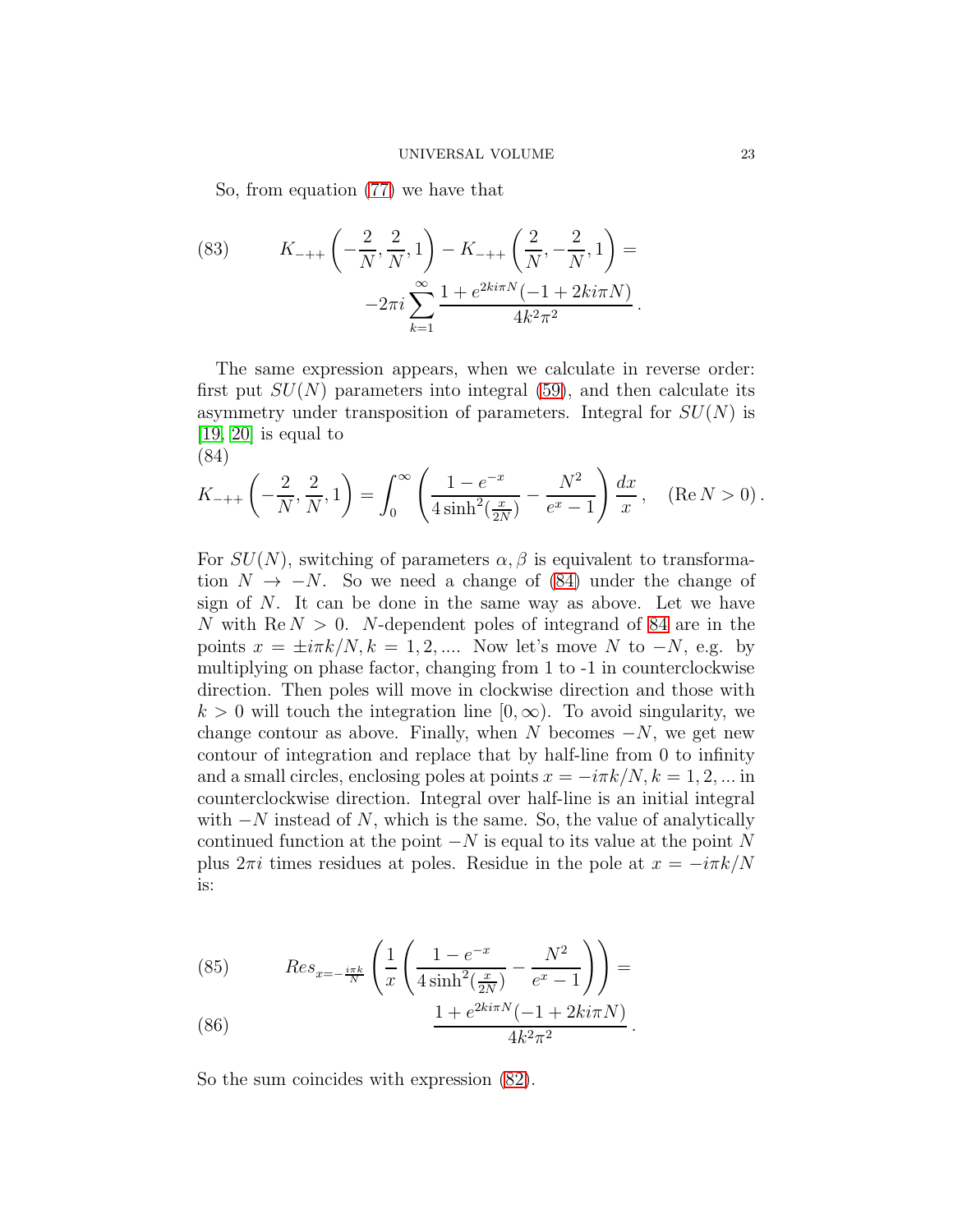Now let's use this answer with integral representation [\[19\]](#page-26-9) of Barnes' G-function [\[3\]](#page-25-15) in terms of integral [\(84\)](#page-22-0).

(87) 
$$
\log(G(1+N)) = \frac{1}{2}N^2 \log N - \frac{1}{2}(N^2 - N)\log(2\pi) + K_{-++}(-\frac{2}{N}, \frac{2}{N}, 1).
$$

From this equation, applying the procedure of sign changing of N by counterclockwise rotation, and using [\(83\)](#page-22-1), we get reflection relation for Barnes' G-function:

<span id="page-23-3"></span>(88) 
$$
\log \frac{G(1+N)}{G(1-N)} = \frac{i\pi}{2}N^2 + N \log(2\pi) - i \sum_{k=1}^{\infty} \frac{1 + e^{2ki\pi N}(-1 + 2ki\pi N)}{2k^2\pi}
$$

provided we choose appropriate branch of log N.

We would like to compare this with Kinkelin's functional equation [\[12\]](#page-25-9),

<span id="page-23-2"></span>(89) 
$$
\log \frac{G(1+N)}{G(1-N)} = N \log(2\pi) - \int_0^N dx \pi x \cot(\pi x)
$$

in a form given in [\[1\]](#page-25-8):

<span id="page-23-0"></span>
$$
(90)g\frac{G(1+N)}{G(1-N)} = \frac{i}{2\pi}Li_2(e^{2\pi i N}) + N\log\left(\frac{\pi}{\sin \pi N}\right) - \frac{\pi i}{2}B_2(N),
$$

where  $Li_2$  is the dilogarithm function,  $B_2(z) = z^2 - z + 1/6$  is second Bernoulli polynomial. These two forms of Kinkelin's relation are equivalent, due to the following formula for indefinite integral (antiderivative):

<span id="page-23-1"></span>
$$
(91) \int dx \,\pi x \, \cot(\pi x) = x \log(1 - e^{2\pi i x}) - \frac{i}{2\pi} \left( \pi^2 x^2 + Li_2(e^{2\pi i x}) \right) \, .
$$

Writing functions in the r.h.s. of [\(90\)](#page-23-0) or [\(91\)](#page-23-1), [\(89\)](#page-23-2) as a sums over powers of  $e^{2\pi i N}$ :

(92) 
$$
Li_2(e^{2\pi iN}) = \sum_{k=1}^{\infty} \frac{e^{2\pi i kN}}{k^2}
$$

(93) 
$$
N \log \frac{\pi}{\sin \pi N} = N \log 2\pi - \frac{i\pi}{2}N + i\pi N^2 + N \sum_{k=1}^{\infty} \frac{e^{2\pi i kN}}{k}
$$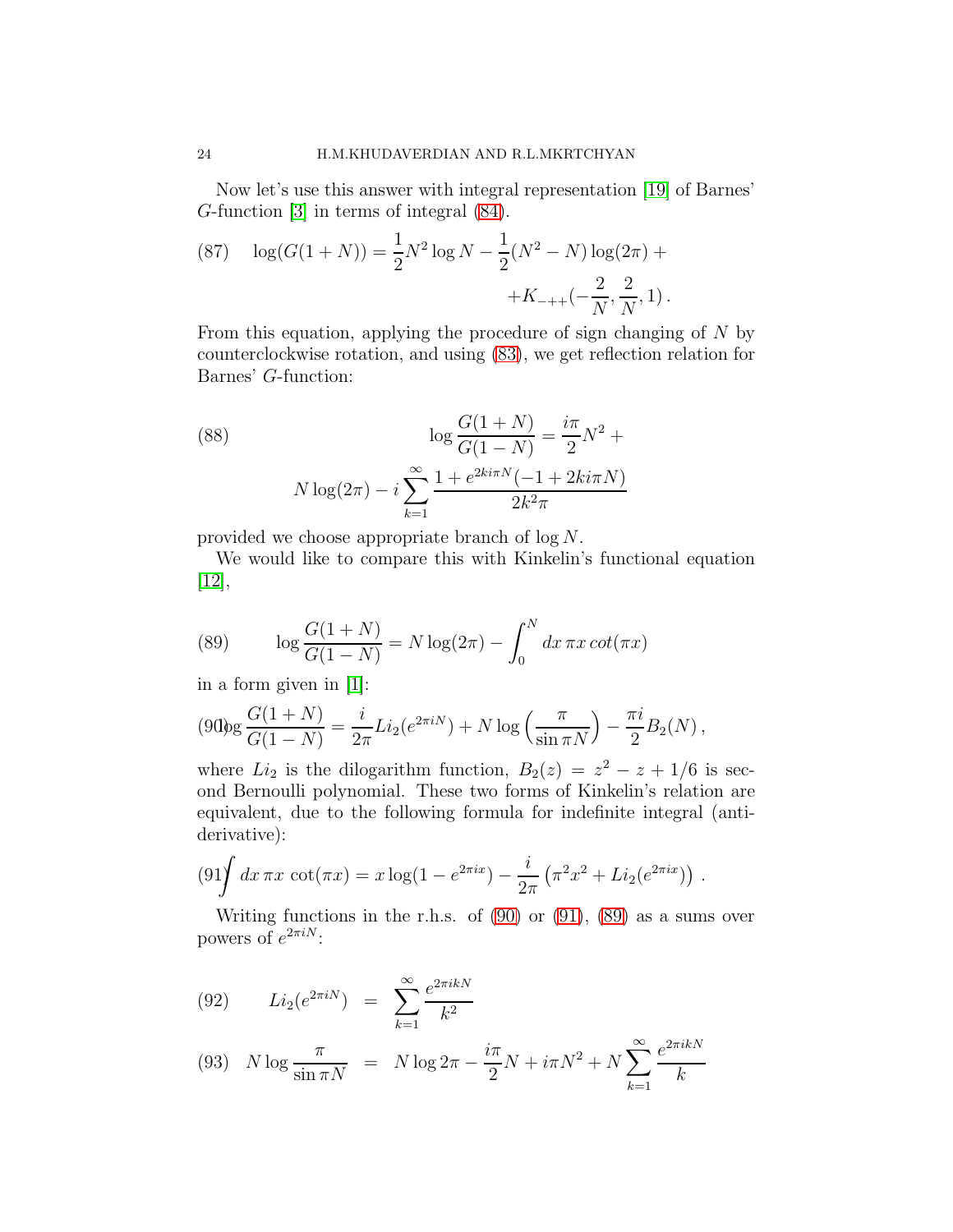we get:

(94) 
$$
\log \frac{G(1+N)}{G(1-N)} = \frac{i}{2\pi} \sum_{k=1}^{\infty} \frac{e^{2\pi i kN}}{k^2} + N \sum_{k=1}^{\infty} \frac{e^{2\pi i kN}}{k} + \frac{i\pi}{2} N^2 + N \log 2\pi - \frac{i\pi}{12}
$$

<span id="page-24-0"></span>which coincides with [\(88\)](#page-23-3) due to  $\sum_{k=1}^{\infty}$  $\frac{1}{k^2} = \frac{\pi^2}{6}$  $\frac{1}{6}$ .

### 6. Conclusion

We conclude, that volume of  $SU(-N)$  isn't given by analytically continued volume of  $SU(N)$ . This is in correspondence with the fact, that volume of  $SU(N|M)$  doesn't analytically depend on  $N - M$  [\[30\]](#page-26-12). However,  $N \leftrightarrow -N$  remains symmetry of the theory, realized in more complicated way - volume function give rise to two analytical functions, which combine into the doublet of this symmetry. Similar considerations are applicable to Vogel's symmetry with respect to permutations of parameters. Let's stress that according to this picture (and this is our general understanding), N and  $-N$  are on the completely equal footing, as well as Vogel's parameters and their any permuted set. Each statement, feature, etc. for a given  $N$  (or for given set of Vogel's parameters), has its counterpart for  $-N$  (or for permuted set of parameters).

For full consideration of dependence of analytical volume functions (and Chern-Simons partition functions) on its parameters one need an understanding of analytical properties of Barnes' multiple gamma functions as an analytical functions of parameters. Some initial considerations are given in Sections [4,](#page-15-0) [5,](#page-21-0) where we calculated the change of volume functions under permutation of Vogel's parameters and make contact with Kinkelin's reflection relation on Barnes' G-function. One can continue this line by considerations of branching around zero in the complex plane of each parameter, considerations of analytic properties (with respect to the parameters) of the special combinations of multiple gamma functions, such as multiple sine functions, etc. This last case is relevant for full Chern-Simons partition function on three dimensional sphere. We hope to consider these problems elsewhere.

The reasonable analogy for the anomaly of Vogel's permutation symmetry seems to be the behavior of partition functions of some gauge theories under modular transformations of their couplings, [\[33\]](#page-26-18). As discussed in [\[34\]](#page-26-19) in the most simple example of Maxwell theory, there are two parameters - theta angle  $\theta$  and electromagnetic coupling g. Theory is unchanged under shift of  $\theta$  and electromagnetic duality  $g^2 \sim 1/g^2$ ,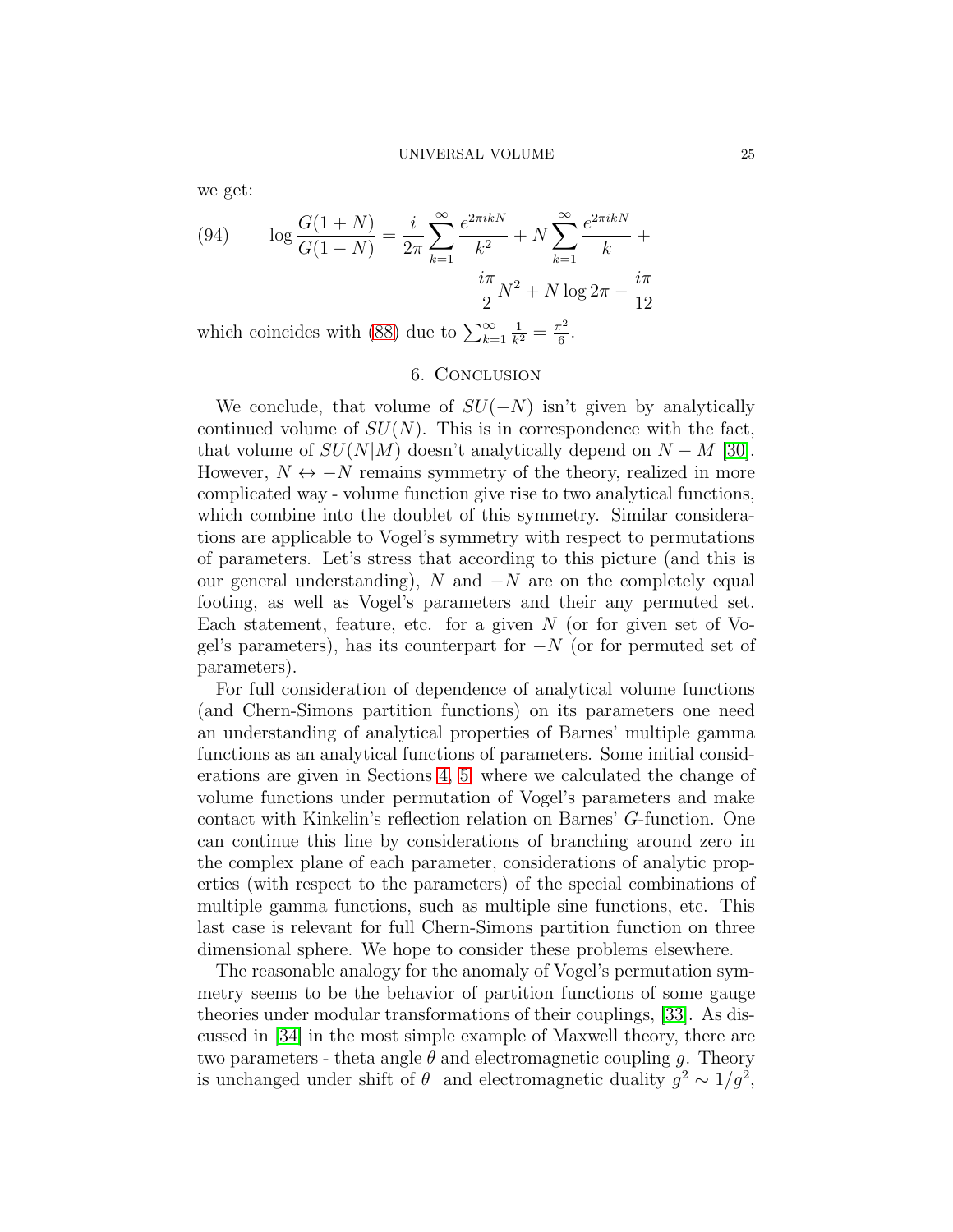which together combine into modular parameter  $\tau = \frac{\theta}{2\pi} + \frac{4\pi i}{g^2}$  $\frac{4\pi\imath}{g^2}$  with usual modular transformation rules. Partition function, however, behaves as modular form, i.e get an additional multiplier, besides the change of arguments. It is interesting to study how far this analogy is going, particularly, whether Vogel's anomaly restricts couplings of the theory with some other fields.

## 7. Acknowledgments.

<span id="page-25-0"></span>We are grateful to T.Voronov for encouraging discussions. We are indebted to MPIM (Bonn), where this work is done, for hospitality in autumn - winter 2015-2016. Work of RM is partially supported by Volkswagen Foundation and by the Science Committee of the Ministry of Science and Education of the Republic of Armenia under contract 15T-1C233.

#### <span id="page-25-1"></span>**REFERENCES**

- <span id="page-25-8"></span>1. Adamchik, V.S.: Contributions to the Theory of the Barnes Function, arXiv:math/0308086 [math.CA] [1.3,](#page-4-0) [1.3,](#page-5-2) [5](#page-23-2)
- <span id="page-25-13"></span>2. Barnes, E.W.: On the theory of the multiple gamma function, Trans. Cambridge Philos. Soc. 19 (1904), 374-425 [3](#page-9-0)
- <span id="page-25-15"></span>3. Barnes, E.W.: The theory of the G-function, Quarterly Journ. Pure and Appl. Math. 31 (1900), 264314. [5](#page-22-2)
- <span id="page-25-3"></span>4. Cvitanovic, P.: Group Theory, Princeton University Press, Princeton, NJ, 2008. http://www.nbi.dk/group theory [1.1](#page-1-1)
- <span id="page-25-5"></span>5. Deligne, P.: La série exceptionnelle des groupes de Lie, C. R. Acad. Sci. Paris, Série I 322 (1996), 321-326. [1.2](#page-2-0)
- <span id="page-25-6"></span>6. Deligne, P. and de Man, R.: La série exceptionnelle des groupes de Lie II, C. R. Acad. Sci. Paris, Série I 323 (1996), 577-582. [1.2](#page-2-0)
- <span id="page-25-12"></span>7. Fegan, H.D.: The heat equation and modular forms, J. Differential Geom. 13 (1978), 589-602. [2,](#page-5-0) [2.2](#page-7-0)
- <span id="page-25-10"></span>8. Hashimoto, Y.: On Macdonald's formula for the volume of a compact Lie group, Comment. Math. Helv. 72 (1997), 660-662. [2](#page-5-0)
- <span id="page-25-4"></span>9. 't Hooft, G.: A planar diagram theory for strong interactions, Nucl.Phys. B72 (1974), 461-473. [1.1,](#page-1-1) [1.3](#page-4-0)
- <span id="page-25-11"></span>10. Kac, V.G. and Peterson, D.H.: Infinite-dimensional Lie algebras, theta functions and modular forms, Advances in Mathematics 53 (1984), 125-264. [2,](#page-5-0) [2.2](#page-7-0)
- <span id="page-25-2"></span>11. King, R.C.: The dimensions of irreducible tensor representations of the orthogonal and symplectic groups. Can. J. Math. 33 (1972), 176. [1.1](#page-1-1)
- <span id="page-25-9"></span>12. Kinkelin, Hermann: Ueber eine mit der gammafunction verwandte transcendente und deren anwendung auf die integralrechnung, J.Reine Angew.Math. 57 (1860), 122-158. [1.3,](#page-5-2) [5,](#page-21-0) [5](#page-23-3)
- <span id="page-25-14"></span>13. Krefl, Daniel, and Mkrtchyan, Ruben L.: Exact Chern-Simons / Topological String duality, arXiv:1506.03907, JHEP10, (2015), 45. [3,](#page-15-1) [6,](#page-19-1) [7](#page-20-1)
- <span id="page-25-7"></span>14. Landsberg, J.M. and Manivel, L.: A universal dimension formula for complex simple Lie algebras, Adv. Math. 201 (2006), 379-407 [1.2](#page-3-0)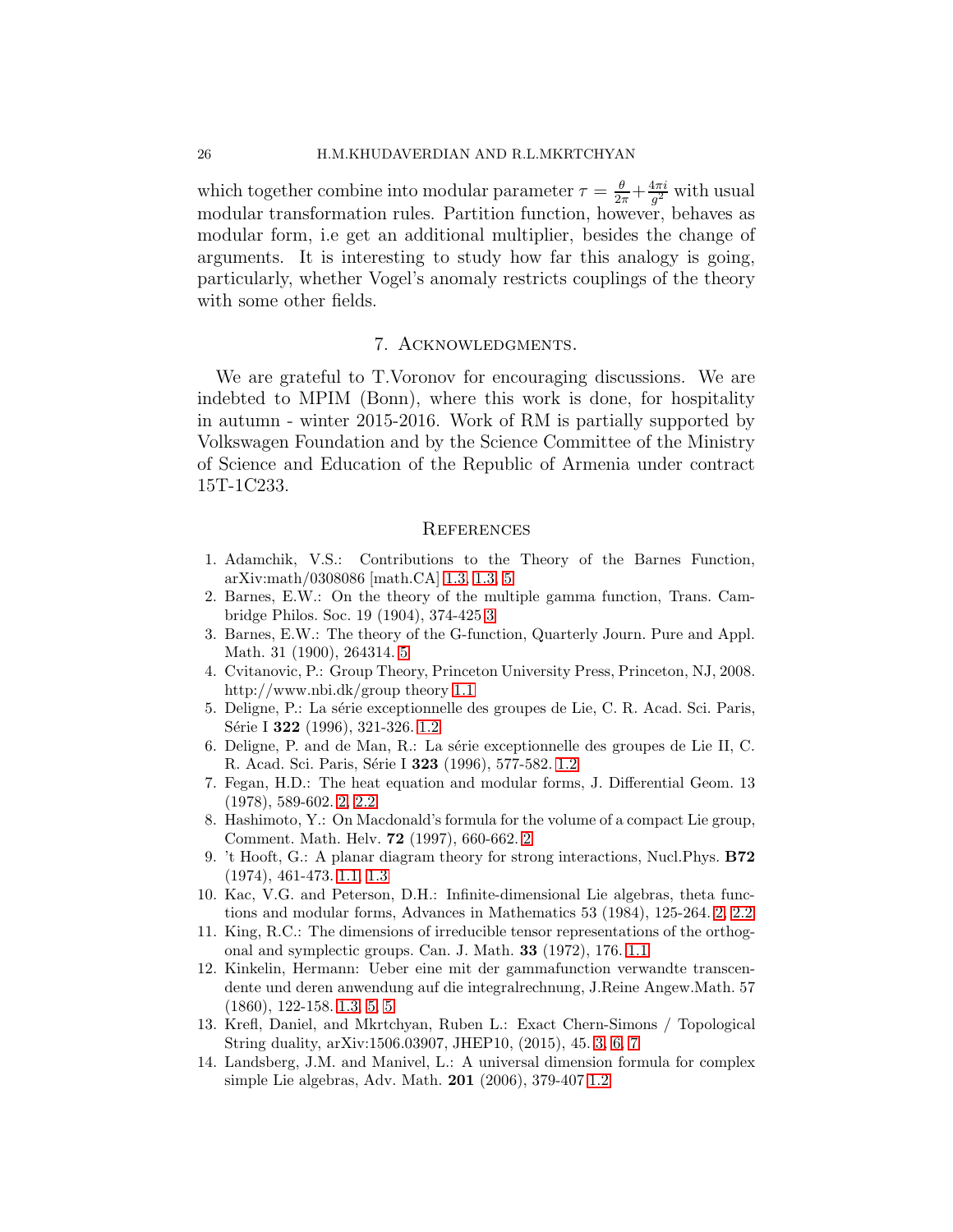- <span id="page-26-10"></span><span id="page-26-7"></span>15. Macdonald, I.G.: The volume of a compact Lie group, Invent. Math. 56 (1980), 93-95. [2,](#page-5-0) [2.1](#page-6-0)
- 16. Mariño, M.: Chern-Simons theory, matrix models, and topological strings, Int. Ser. Monogr. Phys. 131 (2005) 1-197 [1.3](#page-4-0)
- <span id="page-26-11"></span>17. Marinov, M.S.: Invariant volumes of compact groups, J. Phys. A: Math. Gen. 13 (1980), 3357-3366. [2](#page-5-0)
- <span id="page-26-2"></span>18. R.L. Mkrtchyan, The equivalence of  $Sp(2N)$  and  $SO(-2N)$  gauge theories, Phys. Lett. 105B (1981), 174-176. [1.1](#page-1-1)
- <span id="page-26-9"></span>19. Mkrtchyan, R.L.: Nonperturbative universal Chern-Simons theory, JHEP09(2013)54, arXiv:1302.1507 [1.3,](#page-4-0) [2,](#page-5-0) [2.1,](#page-6-0) [2.3,](#page-8-0) [4,](#page-15-2) [5,](#page-22-1) [5](#page-22-2)
- <span id="page-26-13"></span>20. Mkrtchyan, R.L.: Universal Chern-Simons partition functions as quadruple Barnes' gamma-functions, arXiv:1309.2450, JHEP10(2013)190 [3,](#page-9-0) [5,](#page-13-0) [4,](#page-16-1) [5](#page-22-1)
- <span id="page-26-16"></span>21. Mkrtchyan, R.L.: On a Gopakumar-Vafa form of partition function of Chern-Simons theory on classical and exceptional lines, JHEP 1412 (2014) 171, arxiv 1410.0376. [5,](#page-13-0) [3,](#page-15-1) [7](#page-20-1)
- <span id="page-26-0"></span>22. Mkrtchyan, R.L., and Veselov, A.P.: On duality and negative dimensions in the theory of Lie groups and symmetric spaces. J. Math. Phys. 52 (2011), 083514 [1.1](#page-1-1)
- <span id="page-26-4"></span>23. Mkrtchyan, R.L., Sergeev, A.N. and Veselov, A.P.: Casimir eigenvalues for universal Lie algebra, Journ. Math.Phys. 53, 102106 (2012), arXiv:1105.0115 (2011). [1.2](#page-3-0)
- <span id="page-26-5"></span>24. Mkrtchyan, R.L. and Veselov, A.P.: Universality in Chern-Simons theory, arXiv:1203.0766, JHEP08 (2012) 153 [1.2,](#page-3-0) [2.1,](#page-6-0) [2.3](#page-8-3)
- <span id="page-26-14"></span><span id="page-26-1"></span>25. Parisi, G. and Sourlas, N.: Random Magnetic Fields, Supersymmetry, and Negative Dimensions, Phys. Rev. Lett. 43, 1979, 744 [1.1](#page-1-1)
- 26. Ruijsenaars, S. N. M.: On Barnes' Multiple Zeta and Gamma Functions, Advances in Mathematics 156, 107-132 (2000) [3,](#page-9-0) [4,](#page-12-3) [3](#page-13-1)
- <span id="page-26-17"></span>27. Narukawa, Atsushi: The modular properties and the integral representations of the multiple elliptic gamma functions, Adv. in Math. 189 (2) (2004) 247-267, arXiv:math/0306164 [3,](#page-13-2) [3](#page-14-2)
- <span id="page-26-15"></span>28. Spiridonov, V.P.: Essays on the theory of elliptic hypergeometric functions, Russian Math. Surveys, 63:3 (2008) [4](#page-12-3)
- <span id="page-26-3"></span>29. Vogel, P.: Algebraic structures on modules of diagrams, preprint (1995), J. Pure Appl. Algebra 215 (2011), no. 6, 1292-1339. [1.2](#page-1-2)
- <span id="page-26-12"></span>30. Voronov, Theodore: On volumes of classical supermanifolds, arXiv:1503.06542 [2,](#page-5-0) [6](#page-24-0)
- <span id="page-26-6"></span>31. Westbury, Bruce: Invariant tensors and diagrams, Proceedings of the Tenth Oporto Meeting on Geometry, Topology and Physics (2001). Vol. 18. October, suppl. 2003, pp. 4982. [1.2](#page-3-0)
- <span id="page-26-8"></span>32. Witten, E.: Quantum field theory and the Jones polynomial, Comm. Math. Phys. 121 (1989), 351-399. [1.3](#page-4-0)
- <span id="page-26-18"></span>33. C. Vafa and E. Witten, A Strong Coupling Test Of S-Duality, Nucl. Phys. B431 (1994) 3. [6](#page-24-0)
- <span id="page-26-19"></span>34. Witten, Edward: On S-Duality in Abelian Gauge Theory, Selecta Math. 1:383, 1995, arXiv:hep-th/9505186. [6](#page-24-0)